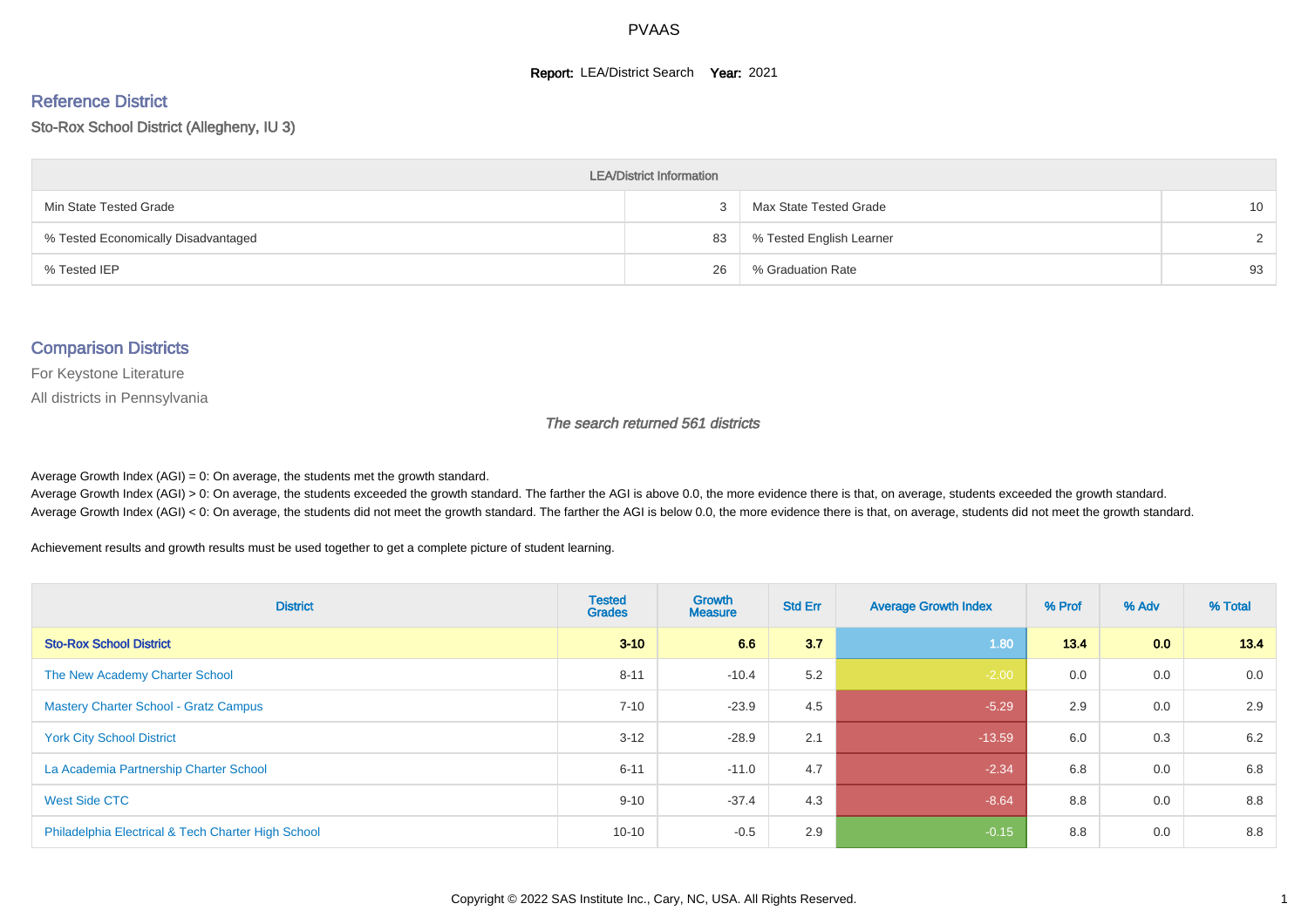| <b>District</b>                                                       | <b>Tested</b><br><b>Grades</b> | <b>Growth</b><br><b>Measure</b> | <b>Std Err</b> | <b>Average Growth Index</b> | % Prof | % Adv | % Total |
|-----------------------------------------------------------------------|--------------------------------|---------------------------------|----------------|-----------------------------|--------|-------|---------|
| <b>Sto-Rox School District</b>                                        | $3 - 10$                       | 6.6                             | 3.7            | 1.80                        | 13.4   | 0.0   | 13.4    |
| Esperanza Cyber Charter School                                        | $3 - 11$                       | 7.1                             | 6.1            | 1.16                        | 9.1    | 0.0   | 9.1     |
| <b>Innovative Arts Academy Charter School</b>                         | $6 - 11$                       | $-9.1$                          | 3.7            | $-2.44$                     | 9.5    | 0.0   | 9.5     |
| Propel Charter School - Braddock Hills                                | $3 - 11$                       | $-13.6$                         | 3.6            | $-3.81$                     | 9.7    | 1.6   | 11.3    |
| <b>Aliquippa School District</b>                                      | $3 - 11$                       | $-9.0$                          | 4.2            | $-2.14$                     | 11.0   | 0.0   | 11.0    |
| <b>Clairton City School District</b>                                  | $3 - 11$                       | 3.5                             | 3.7            | 0.95                        | 13.4   | 0.0   | 13.4    |
| <b>Sto-Rox School District</b>                                        | $3 - 10$                       | 6.6                             | 3.7            | 1.80                        | 13.4   | 0.0   | 13.4    |
| People For People Charter School                                      | $3 - 12$                       | 13.3                            | 5.5            | 2.43                        | 13.5   | 0.0   | 13.5    |
| <b>Propel Charter School-Montour</b>                                  | $3 - 10$                       | $-10.7$                         | 3.9            | $-2.71$                     | 13.7   | 0.0   | 13.7    |
| <b>Chester-Upland School District</b>                                 | $3 - 11$                       | $-0.3$                          | 2.7            | $-0.09$                     | 13.8   | 0.8   | 14.6    |
| <b>Dauphin County Technical School</b>                                | $9 - 11$                       | $-45.5$                         | 2.6            | $-17.72$                    | 14.4   | 2.5   | 16.9    |
| <b>Steelton-Highspire School District</b>                             | $3 - 11$                       | $-11.8$                         | 3.5            | $-3.40$                     | 14.5   | 0.0   | 14.5    |
| <b>Universal Audenried Charter School</b>                             | $9 - 11$                       | $-5.8$                          | 2.4            | $-2.40$                     | 14.6   | 0.0   | 14.6    |
| <b>Lancaster School District</b>                                      | $3 - 12$                       | $-15.8$                         | $1.5\,$        | $-10.90$                    | 14.6   | 2.3   | 16.9    |
| Dr Robert Ketterer Charter School Inc                                 | $6 - 12$                       | 10.1                            | $5.0\,$        | 2.04                        | 14.9   | 0.4   | 15.3    |
| <b>Sugar Valley Rural Charter School</b>                              | $3 - 11$                       | $-11.0$                         | 4.5            | $-2.46$                     | 14.9   | 0.0   | 14.9    |
| Preparatory Charter School Of Mathematics, Science, Tech, And Careers | $9 - 10$                       | $-4.0$                          | 2.5            | $-1.59$                     | 15.0   | 0.0   | 15.0    |
| <b>Harrisburg City School District</b>                                | $3 - 11$                       | $-0.4$                          | 2.1            | $-0.19$                     | 15.1   | 0.4   | 15.5    |
| Maritime Academy Charter School                                       | $3 - 10$                       | $-11.4$                         | 3.5            | $-3.29$                     | 15.2   | 0.0   | 15.2    |
| <b>Propel Charter School-Homestead</b>                                | $3 - 11$                       | $-11.7$                         | 4.1            | $-2.84$                     | 15.9   | 0.0   | 15.9    |
| Perseus House Charter School Of Excellence                            | $6 - 11$                       | $-5.2$                          | 3.0            | $-1.72$                     | 16.5   | 0.0   | 16.5    |
| <b>Tech Freire Charter School</b>                                     | $9 - 11$                       | 9.3                             | 2.9            | 3.26                        | 18.0   | 1.1   | 19.1    |
| <b>Farrell Area School District</b>                                   | $3 - 11$                       | $-10.4$                         | 4.3            | $-2.41$                     | 19.0   | 0.0   | 19.0    |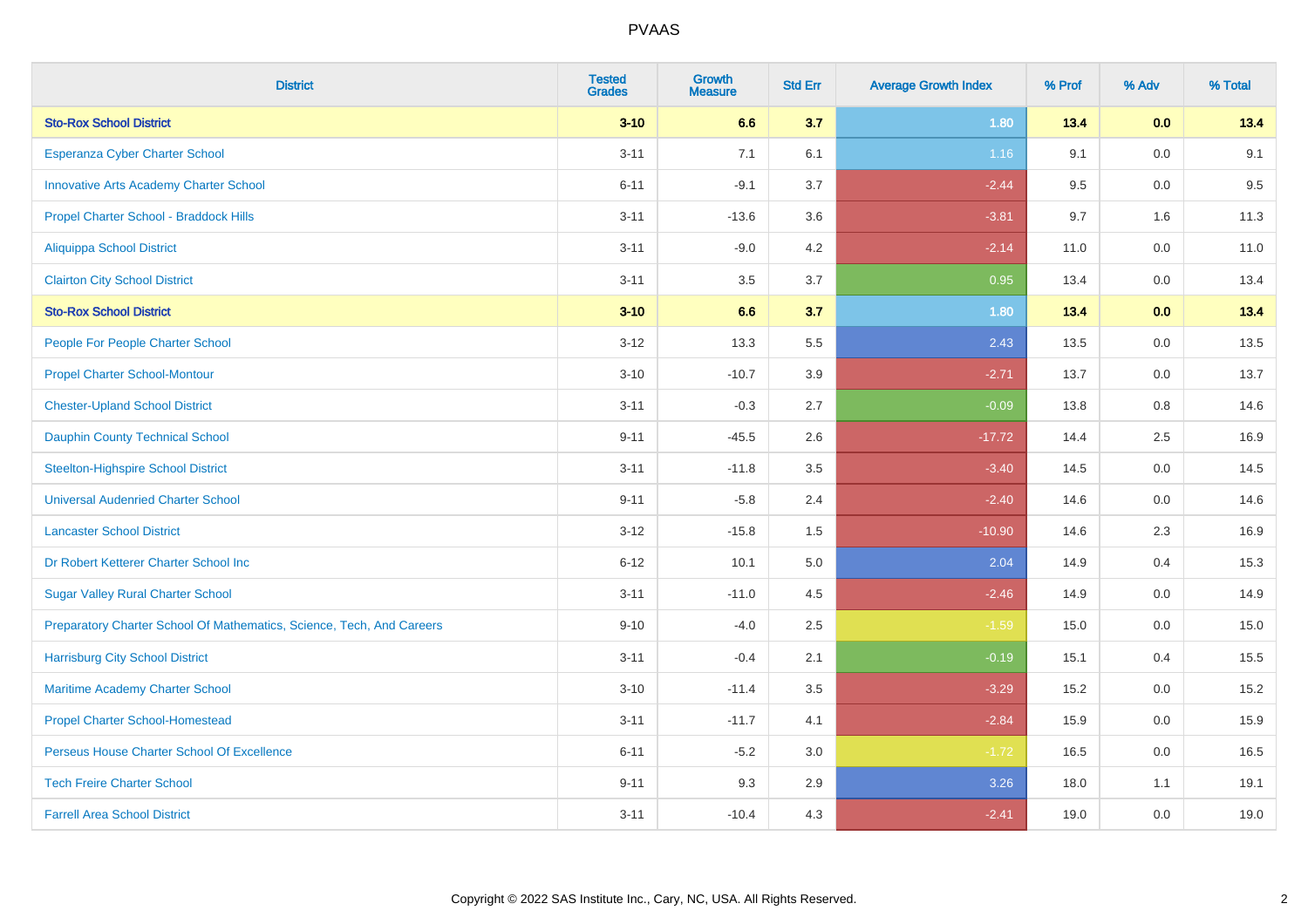| <b>District</b>                                        | <b>Tested</b><br><b>Grades</b> | Growth<br><b>Measure</b> | <b>Std Err</b> | <b>Average Growth Index</b> | % Prof | % Adv   | % Total |
|--------------------------------------------------------|--------------------------------|--------------------------|----------------|-----------------------------|--------|---------|---------|
| <b>Sto-Rox School District</b>                         | $3 - 10$                       | 6.6                      | 3.7            | 1.80                        | 13.4   | 0.0     | 13.4    |
| <b>Rochester Area School District</b>                  | $3 - 11$                       | $-13.2$                  | 4.6            | $-2.89$                     | 19.5   | 1.3     | 20.8    |
| Philipsburg-Osceola Area School District               | $3 - 11$                       | $-24.8$                  | 3.3            | $-7.43$                     | 19.7   | 2.6     | 22.4    |
| <b>Lawrence County CTC</b>                             | $10 - 11$                      | $-21.7$                  | 3.6            | $-6.05$                     | 19.8   | 0.0     | 19.8    |
| <b>Gillingham Charter School</b>                       | $3 - 11$                       | $-4.4$                   | 5.6            | $-0.77$                     | 20.8   | 8.3     | 29.2    |
| Mastery Charter School - Shoemaker Campus              | $7 - 10$                       | 4.1                      | 3.0            | 1.34                        | 20.9   | 3.3     | 24.2    |
| Multicultural Academy Charter School                   | $9 - 11$                       | 9.5                      | $3.5\,$        | 2.69                        | 22.0   | $0.0\,$ | 22.0    |
| <b>Turkeyfoot Valley Area School District</b>          | $3 - 12$                       | $-4.3$                   | 5.6            | $-0.76$                     | 22.0   | 5.1     | 27.1    |
| <b>Columbia-Montour AVTS</b>                           | $9 - 10$                       | $-12.5$                  | 3.0            | $-4.16$                     | 22.3   | 0.6     | 22.9    |
| <b>Tacony Academy Charter School</b>                   | $3 - 11$                       | $-14.7$                  | 3.0            | $-4.82$                     | 22.4   | 1.8     | 24.1    |
| Jefferson County-Dubois AVTS                           | $9 - 11$                       | $-16.2$                  | 3.9            | $-4.16$                     | 23.0   | 0.0     | 23.0    |
| <b>Williams Valley School District</b>                 | $3 - 11$                       | $-7.3$                   | 3.4            | $-2.13$                     | 23.2   | 0.0     | 23.2    |
| <b>Chester Charter Scholars Academy Charter School</b> | $3 - 12$                       | 8.4                      | 4.1            | 2.03                        | 23.4   | 0.0     | 23.4    |
| <b>Norristown Area School District</b>                 | $3-12$                         | $-12.8$                  | 1.6            | $-7.98$                     | 23.5   | 2.3     | 25.7    |
| Lincoln Leadership Academy Charter School              | $3-12$                         | 14.2                     | 6.4            | 2.22                        | 23.5   | 0.0     | 23.5    |
| <b>Executive Education Academy Charter School</b>      | $3 - 10$                       | $-6.5$                   | 3.1            | $-2.08$                     | 23.7   | 2.2     | 25.8    |
| <b>Lebanon School District</b>                         | $3 - 11$                       | $-1.6$                   | 1.9            | $-0.80$                     | 24.4   | 2.6     | 27.0    |
| <b>Reading School District</b>                         | $3 - 11$                       | 10.1                     | 1.4            | 7.25                        | 24.7   | 2.4     | 27.2    |
| Imhotep Institute Charter High School                  | $9 - 11$                       | $-5.3$                   | 5.8            | $-0.92$                     | 25.0   | 0.0     | 25.0    |
| <b>Allentown City School District</b>                  | $3 - 12$                       | 5.3                      | 1.4            | 3.88                        | 25.3   | 2.7     | 28.0    |
| <b>Erie City School District</b>                       | $3 - 12$                       | $-14.5$                  | 1.6            | $-9.26$                     | 25.4   | 3.0     | 28.4    |
| <b>Greater Johnstown School District</b>               | $3 - 11$                       | $-3.1$                   | 2.6            | $-1.19$                     | 26.1   | 0.0     | 26.1    |
| <b>Mahanoy Area School District</b>                    | $3 - 10$                       | $-9.0$                   | 3.6            | $-2.49$                     | 26.2   | 1.6     | 27.9    |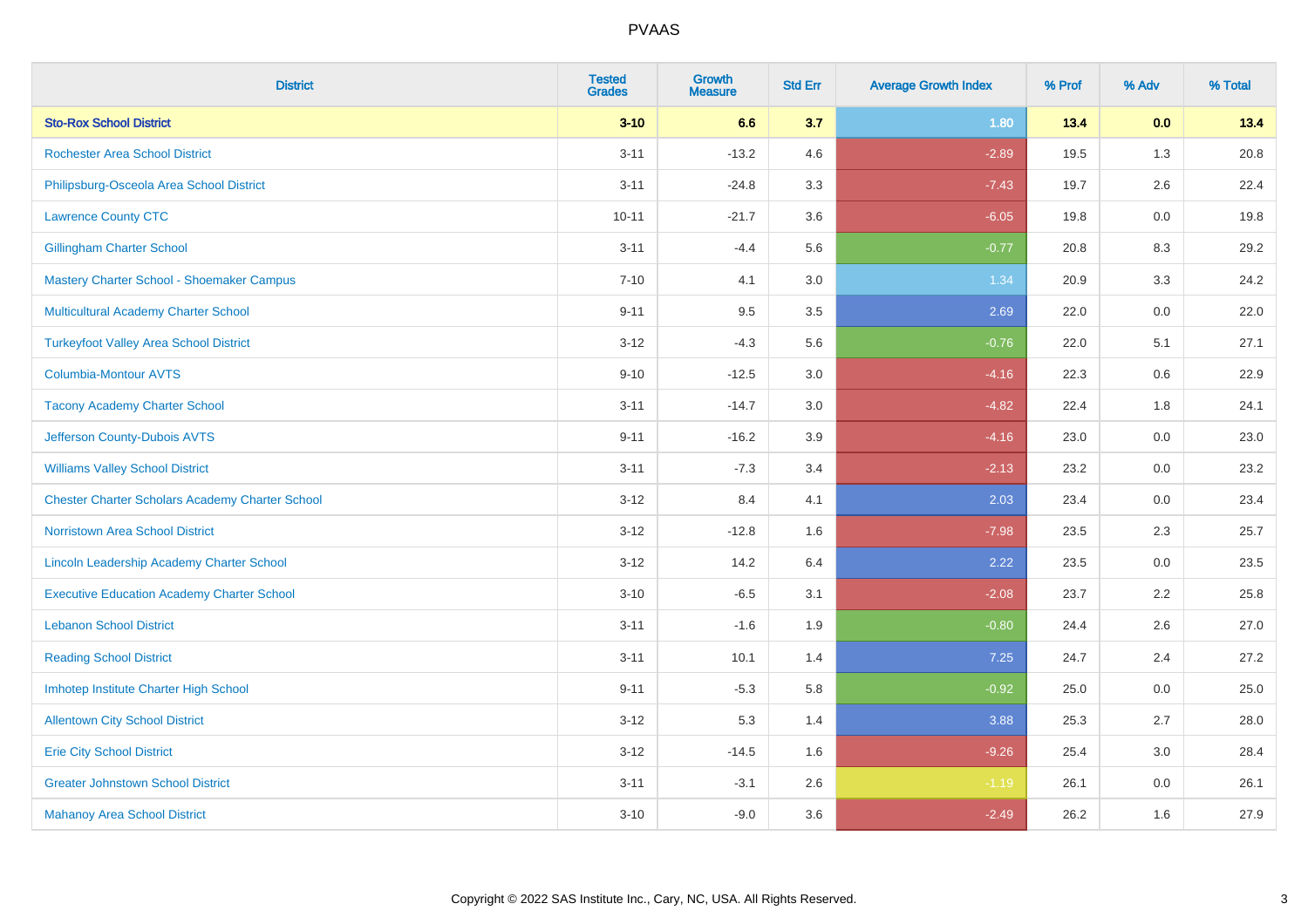| <b>District</b>                                  | <b>Tested</b><br><b>Grades</b> | <b>Growth</b><br><b>Measure</b> | <b>Std Err</b> | <b>Average Growth Index</b> | % Prof | % Adv | % Total |
|--------------------------------------------------|--------------------------------|---------------------------------|----------------|-----------------------------|--------|-------|---------|
| <b>Sto-Rox School District</b>                   | $3 - 10$                       | 6.6                             | 3.7            | 1.80                        | 13.4   | 0.0   | 13.4    |
| Community Academy Of Philadelphia Charter School | $3 - 11$                       | 5.8                             | 2.7            | 2.12                        | 26.7   | 0.9   | 27.6    |
| <b>Roberto Clemente Charter School</b>           | $3 - 12$                       | 2.2                             | 4.9            | 0.45                        | 27.5   | 5.0   | 32.5    |
| Salisbury-Elk Lick School District               | $3 - 11$                       | $-13.5$                         | 5.9            | $-2.30$                     | 27.8   | 0.0   | 27.8    |
| <b>Shade-Central City School District</b>        | $3 - 11$                       | $-5.9$                          | 4.6            | $-1.28$                     | 27.8   | 0.0   | 27.8    |
| <b>Mastery Charter School - Pickett Campus</b>   | $6 - 10$                       | 5.6                             | 5.7            | 1.00                        | 27.8   | 0.0   | 27.8    |
| Northern Lehigh School District                  | $3 - 12$                       | $-10.4$                         | 2.7            | $-3.82$                     | 28.0   | 9.3   | 37.3    |
| Northern Lebanon School District                 | $3 - 11$                       | 0.4                             | 2.5            | 0.15                        | 28.0   | 3.0   | 31.0    |
| <b>Keystone Education Center Charter School</b>  | $3 - 12$                       | $-12.9$                         | 5.9            | $-2.19$                     | 28.0   | 0.0   | 28.0    |
| <b>Port Allegany School District</b>             | $3 - 11$                       | 4.4                             | 3.6            | 1.21                        | 28.1   | 9.4   | 37.5    |
| <b>Williamsburg Community School District</b>    | $3 - 11$                       | $-14.3$                         | 4.1            | $-3.48$                     | 28.3   | 0.0   | 28.3    |
| <b>Shenandoah Valley School District</b>         | $3 - 11$                       | 9.7                             | 3.9            | 2.49                        | 28.3   | 5.0   | 33.3    |
| <b>MaST Community Charter School II</b>          | $3 - 10$                       | 4.4                             | 3.2            | 1.37                        | 28.4   | 3.4   | 31.8    |
| <b>Mastery Charter School - Thomas Campus</b>    | $3 - 10$                       | 2.1                             | 6.2            | 0.33                        | 28.6   | 0.0   | 28.6    |
| Urban Pathways 6-12 Charter School               | $6 - 11$                       | 4.8                             | 6.4            | 0.75                        | 28.6   | 0.0   | 28.6    |
| <b>Columbia Borough School District</b>          | $3 - 12$                       | $-3.1$                          | 3.5            | $-0.89$                     | 29.5   | 1.9   | 31.4    |
| <b>Penns Manor Area School District</b>          | $3 - 12$                       | $-17.0$                         | 3.7            | $-4.52$                     | 29.7   | 3.1   | 32.8    |
| <b>Pottstown School District</b>                 | $3 - 12$                       | $-4.0$                          | 2.4            | $-1.68$                     | 29.8   | 1.2   | 31.0    |
| <b>Washington School District</b>                | $3 - 11$                       | $-4.9$                          | 2.8            | $-1.76$                     | 30.1   | 2.4   | 32.5    |
| Morrisville Borough School District              | $3 - 11$                       | 4.8                             | 4.3            | $1.10$                      | 30.2   | 2.3   | 32.6    |
| <b>Mckeesport Area School District</b>           | $3 - 12$                       | 9.0                             | 2.4            | 3.72                        | 31.0   | 4.5   | 35.5    |
| <b>KIPP Dubois Charter School</b>                | $9 - 10$                       | 4.7                             | 3.3            | 1.40                        | 31.0   | 1.4   | 32.4    |
| <b>Bristol Township School District</b>          | $3 - 11$                       | $-13.9$                         | 2.0            | $-7.05$                     | 31.0   | 3.7   | 34.7    |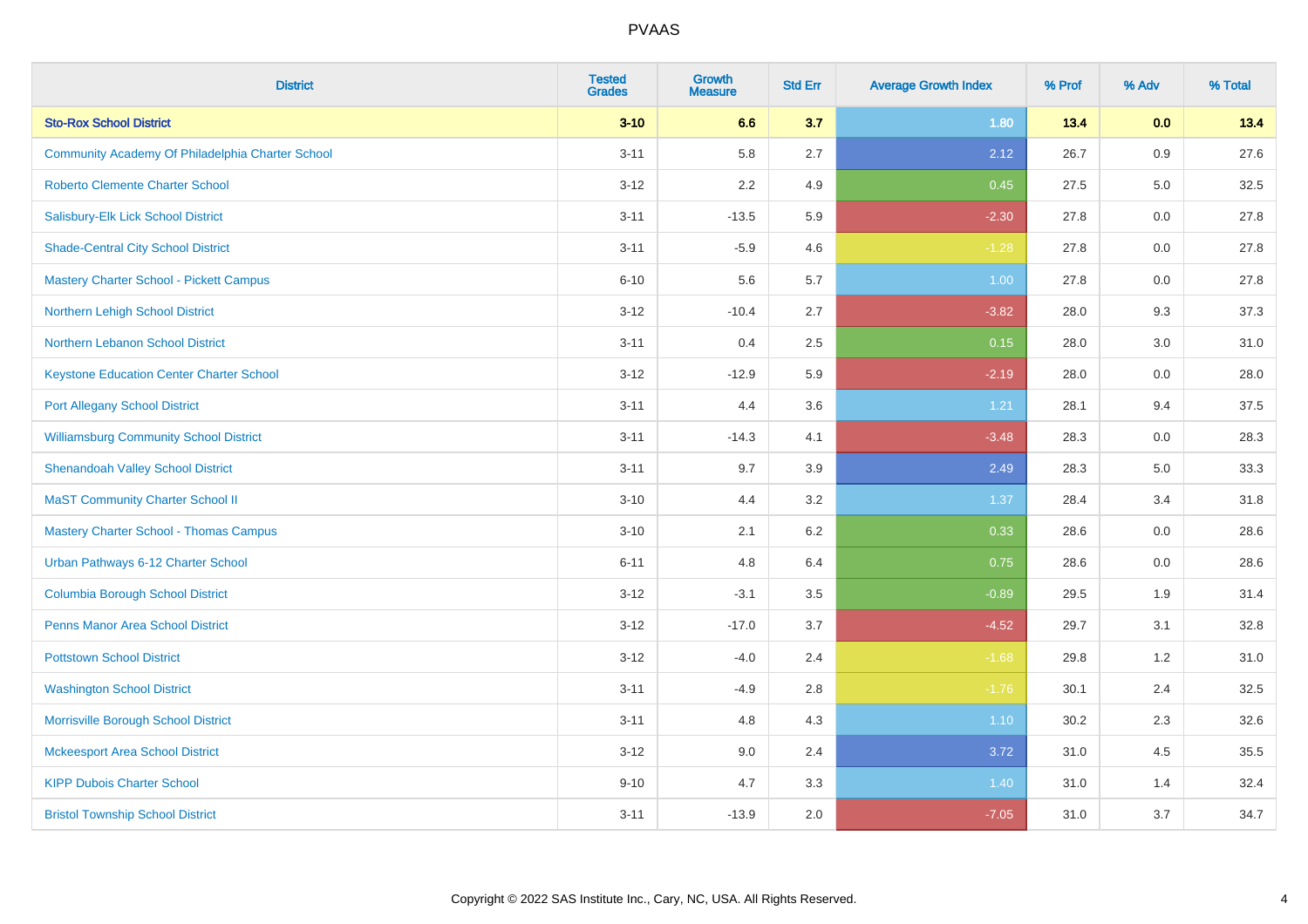| <b>District</b>                              | <b>Tested</b><br><b>Grades</b> | <b>Growth</b><br><b>Measure</b> | <b>Std Err</b> | <b>Average Growth Index</b> | % Prof | % Adv   | % Total |
|----------------------------------------------|--------------------------------|---------------------------------|----------------|-----------------------------|--------|---------|---------|
| <b>Sto-Rox School District</b>               | $3 - 10$                       | 6.6                             | 3.7            | 1.80                        | 13.4   | 0.0     | 13.4    |
| <b>Woodland Hills School District</b>        | $3 - 12$                       | 3.2                             | 2.6            | 1.22                        | 31.4   | $3.6\,$ | 35.0    |
| <b>Redbank Valley School District</b>        | $3 - 11$                       | $-9.5$                          | 3.4            | $-2.77$                     | 31.5   | 4.9     | 36.4    |
| <b>East Allegheny School District</b>        | $3 - 11$                       | $-6.3$                          | 3.3            | $-1.87$                     | 31.9   | 9.7     | 41.7    |
| <b>Mount Union Area School District</b>      | $3 - 10$                       | $-6.1$                          | 3.1            | $-1.97$                     | 32.2   | 3.4     | 35.6    |
| Esperanza Academy Charter School             | $4 - 11$                       | 4.0                             | 2.5            | 1.61                        | 32.4   | 0.7     | 33.1    |
| <b>Achievement House Charter School</b>      | $7 - 11$                       | $-0.7$                          | 4.0            | $-0.17$                     | 32.5   | 2.6     | 35.1    |
| Southern Huntingdon County School District   | $3 - 11$                       | $-12.9$                         | 3.2            | $-3.98$                     | 32.5   | 2.5     | 35.0    |
| <b>New Castle Area School District</b>       | $3 - 12$                       | $-6.4$                          | 2.4            | $-2.66$                     | 32.5   | 4.3     | 36.8    |
| <b>Union School District</b>                 | $3 - 12$                       | 2.3                             | 4.2            | 0.54                        | 32.6   | 7.0     | 39.5    |
| <b>Penn Hills School District</b>            | $3 - 11$                       | $-7.6$                          | 2.6            | $-2.94$                     | 33.1   | 0.7     | 33.8    |
| <b>Shikellamy School District</b>            | $3 - 10$                       | $-22.3$                         | 2.5            | $-8.92$                     | 33.3   | 6.1     | 39.5    |
| Jim Thorpe Area School District              | $3 - 11$                       | $-5.8$                          | 2.7            | $-2.19$                     | 33.3   | 7.4     | 40.7    |
| <b>Austin Area School District</b>           | $3 - 11$                       | $-5.7$                          | 6.4            | $-0.90$                     | 33.3   | 5.6     | 38.9    |
| Hope For Hyndman Charter School              | $3 - 11$                       | $-2.0$                          | 6.1            | $-0.32$                     | 33.3   | 0.0     | 33.3    |
| Harmony Area School District                 | $3 - 10$                       | 4.5                             | 6.3            | 0.72                        | 33.3   | 13.3    | 46.7    |
| <b>Marion Center Area School District</b>    | $3 - 10$                       | $-12.0$                         | 3.1            | $-3.87$                     | 33.7   | 1.1     | 34.8    |
| <b>Cornell School District</b>               | $3 - 11$                       | $-1.6$                          | 5.0            | $-0.32$                     | 33.8   | 1.5     | 35.4    |
| <b>Northeast Bradford School District</b>    | $3 - 10$                       | $-3.1$                          | $4.0\,$        | $-0.78$                     | 33.9   | 3.4     | 37.3    |
| <b>Pittsburgh School District</b>            | $3 - 11$                       | $-3.3$                          | 1.1            | $-3.04$                     | 33.9   | 8.2     | 42.1    |
| <b>Dunmore School District</b>               | $3 - 11$                       | $-7.7$                          | 2.9            | $-2.62$                     | 34.0   | 7.2     | 41.2    |
| <b>Blacklick Valley School District</b>      | $3 - 11$                       | 8.0                             | 4.3            | 1.85                        | 34.1   | 0.0     | 34.1    |
| <b>Big Beaver Falls Area School District</b> | $3 - 11$                       | $-3.9$                          | 3.3            | $-1.18$                     | 34.1   | 3.5     | 37.6    |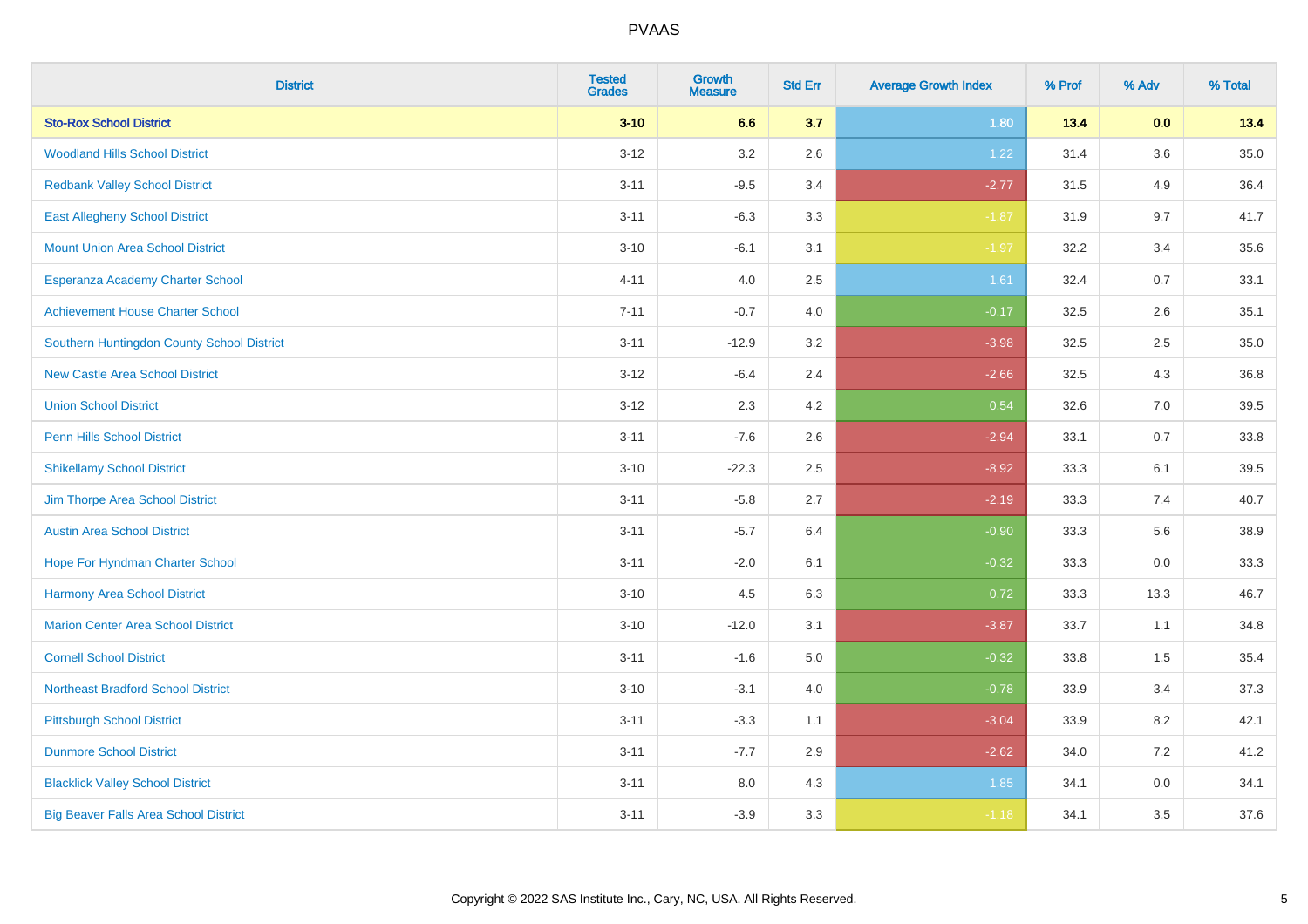| <b>District</b>                                | <b>Tested</b><br><b>Grades</b> | <b>Growth</b><br><b>Measure</b> | <b>Std Err</b> | <b>Average Growth Index</b> | % Prof | % Adv | % Total |
|------------------------------------------------|--------------------------------|---------------------------------|----------------|-----------------------------|--------|-------|---------|
| <b>Sto-Rox School District</b>                 | $3 - 10$                       | 6.6                             | 3.7            | 1.80                        | 13.4   | 0.0   | 13.4    |
| <b>Southern Fulton School District</b>         | $3 - 11$                       | $-23.7$                         | 4.4            | $-5.37$                     | 34.2   | 10.5  | 44.7    |
| <b>Muhlenberg School District</b>              | $3 - 10$                       | 4.0                             | 1.9            | 2.10                        | 34.2   | 2.6   | 36.8    |
| <b>Brownsville Area School District</b>        | $3-12$                         | $-7.2$                          | 3.9            | $-1.83$                     | 34.4   | 6.1   | 40.5    |
| <b>Tidioute Community Charter School</b>       | $3 - 11$                       | 5.7                             | 5.1            | 1.11                        | 34.4   | 21.9  | 56.2    |
| <b>Carbon Career &amp; Technical Institute</b> | $9 - 11$                       | $-5.7$                          | 3.6            | $-1.59$                     | 34.5   | 1.2   | 35.7    |
| Northwest Area School District                 | $3 - 10$                       | $-10.0$                         | 3.8            | $-2.59$                     | 34.6   | 7.3   | 41.8    |
| <b>West Middlesex Area School District</b>     | $3 - 10$                       | $-8.4$                          | 3.8            | $-2.21$                     | 34.9   | 2.8   | 37.6    |
| <b>Annville-Cleona School District</b>         | $3 - 12$                       | $-12.1$                         | 2.7            | $-4.46$                     | 34.9   | 7.8   | 42.6    |
| <b>Carmichaels Area School District</b>        | $3 - 10$                       | $-9.3$                          | 3.3            | $-2.81$                     | 35.1   | 1.4   | 36.5    |
| <b>Bethlehem-Center School District</b>        | $3 - 10$                       | 8.1                             | 3.3            | 2.46                        | 35.1   | 1.4   | 36.5    |
| <b>Wilkes-Barre Area School District</b>       | $3 - 11$                       | 0.1                             | 3.2            | 0.02                        | 35.5   | 5.4   | 40.9    |
| <b>William Penn School District</b>            | $3 - 12$                       | 8.3                             | 2.1            | 3.99                        | 35.6   | 3.0   | 38.7    |
| <b>Bucks County Technical High School</b>      | $9 - 10$                       | $-12.0$                         | 2.5            | $-4.84$                     | 35.9   | 3.2   | 39.2    |
| Susquehanna Township School District           | $3 - 12$                       | $-5.8$                          | 2.7            | $-2.17$                     | 36.0   | 5.6   | 41.6    |
| <b>Forest Area School District</b>             | $3 - 11$                       | $-4.4$                          | 5.4            | $-0.81$                     | 36.2   | 2.1   | 38.3    |
| <b>Westmont Hilltop School District</b>        | $3 - 11$                       | $-4.0$                          | 2.8            | $-1.40$                     | 36.3   | 13.3  | 49.6    |
| <b>Coatesville Area School District</b>        | $3 - 11$                       | $-4.4$                          | 1.7            | $-2.62$                     | 36.3   | 4.2   | 40.5    |
| <b>Antietam School District</b>                | $3 - 10$                       | $-4.3$                          | 3.8            | $-1.13$                     | 36.4   | 5.4   | 41.8    |
| <b>Grove City Area School District</b>         | $3 - 12$                       | 5.1                             | 2.4            | 2.09                        | 36.4   | 16.5  | 52.8    |
| <b>West Greene School District</b>             | $3 - 11$                       | $-4.5$                          | 4.3            | $-1.04$                     | 36.6   | 7.3   | 43.9    |
| <b>Tulpehocken Area School District</b>        | $3 - 12$                       | $-13.7$                         | 2.8            | $-4.81$                     | 36.7   | 2.8   | 39.4    |
| Huntingdon Area School District                | $3 - 11$                       | $-2.0$                          | 2.7            | $-0.72$                     | 36.8   | 10.3  | 47.0    |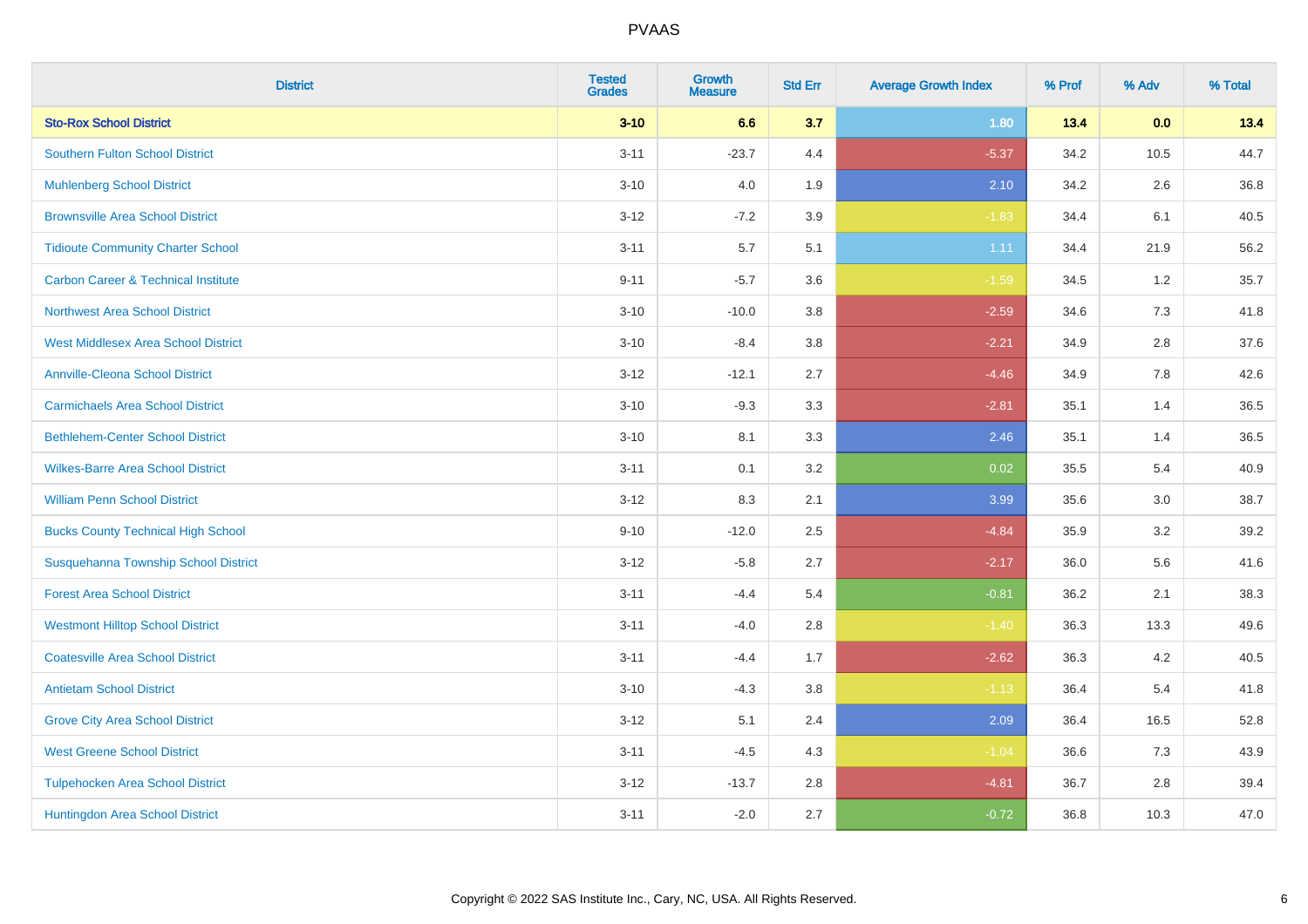| <b>District</b>                               | <b>Tested</b><br><b>Grades</b> | <b>Growth</b><br><b>Measure</b> | <b>Std Err</b> | <b>Average Growth Index</b> | % Prof | % Adv | % Total |
|-----------------------------------------------|--------------------------------|---------------------------------|----------------|-----------------------------|--------|-------|---------|
| <b>Sto-Rox School District</b>                | $3 - 10$                       | 6.6                             | 3.7            | 1.80                        | 13.4   | 0.0   | 13.4    |
| Catasauqua Area School District               | $3 - 12$                       | $-12.1$                         | 3.0            | $-4.00$                     | 36.8   | 7.6   | 44.3    |
| <b>Tri-Valley School District</b>             | $3 - 10$                       | $-6.4$                          | 4.1            | $-1.57$                     | 37.0   | 4.4   | 41.3    |
| <b>Smethport Area School District</b>         | $3 - 12$                       | 0.6                             | 3.9            | 0.15                        | 37.0   | 1.8   | 38.9    |
| <b>Frazier School District</b>                | $3 - 11$                       | $-17.2$                         | 3.7            | $-4.70$                     | 37.1   | 1.6   | 38.7    |
| <b>Warren County School District</b>          | $3 - 11$                       | $-0.1$                          | 1.8            | $-0.06$                     | 37.2   | 5.3   | 42.6    |
| <b>Blairsville-Saltsburg School District</b>  | $3 - 11$                       | $-8.0$                          | 3.0            | $-2.68$                     | 37.3   | 7.0   | 44.3    |
| <b>Upper Dauphin Area School District</b>     | $3 - 11$                       | $-6.3$                          | 3.2            | $-1.98$                     | 37.4   | 4.8   | 42.2    |
| <b>Northern Potter School District</b>        | $3 - 12$                       | $-13.1$                         | 4.6            | $-2.84$                     | 37.5   | 0.0   | 37.5    |
| <b>Greater Nanticoke Area School District</b> | $3 - 12$                       | 11.2                            | 2.8            | 4.01                        | 38.0   | 12.4  | 50.4    |
| <b>Pittston Area School District</b>          | $3 - 11$                       | $-10.1$                         | 5.6            | $-1.80$                     | 38.1   | 9.5   | 47.6    |
| <b>Shamokin Area School District</b>          | $3 - 11$                       | $-7.7$                          | 4.8            | $-1.60$                     | 38.1   | 3.2   | 41.3    |
| <b>Collegium Charter School</b>               | $3 - 10$                       | 5.9                             | 2.5            | 2.33                        | 38.1   | $7.9$ | 46.0    |
| Philadelphia City School District             | $3 - 12$                       | 7.5                             | 0.6            | 12.64                       | 38.4   | 7.0   | 45.4    |
| <b>Conneaut School District</b>               | $3 - 12$                       | $-7.5$                          | 2.6            | $-2.91$                     | 38.4   | 7.4   | 45.8    |
| Lackawanna Trail School District              | $3 - 10$                       | $-21.7$                         | 3.5            | $-6.20$                     | 38.5   | 1.5   | 40.0    |
| <b>Juniata County School District</b>         | $3 - 12$                       | $-4.9$                          | 2.1            | $-2.26$                     | 38.5   | 2.9   | 41.4    |
| <b>Corry Area School District</b>             | $3 - 11$                       | $-5.3$                          | 2.6            | $-2.03$                     | 38.5   | 6.0   | 44.5    |
| <b>Tussey Mountain School District</b>        | $3 - 12$                       | 1.5                             | 3.7            | 0.40                        | 38.6   | 1.8   | 40.4    |
| <b>Big Spring School District</b>             | $3 - 11$                       | $-9.8$                          | 2.4            | $-4.00$                     | 38.6   | 8.9   | 47.5    |
| <b>Fannett-Metal School District</b>          | $3 - 11$                       | $-3.4$                          | 5.1            | $-0.67$                     | 38.7   | 8.1   | 46.8    |
| <b>Bensalem Township School District</b>      | $3 - 11$                       | 1.6                             | 1.6            | 0.98                        | 38.8   | 8.3   | 47.1    |
| <b>York Co School Of Technology</b>           | $9 - 12$                       | $-3.8$                          | 1.7            | $-2.22$                     | 39.1   | 5.6   | 44.7    |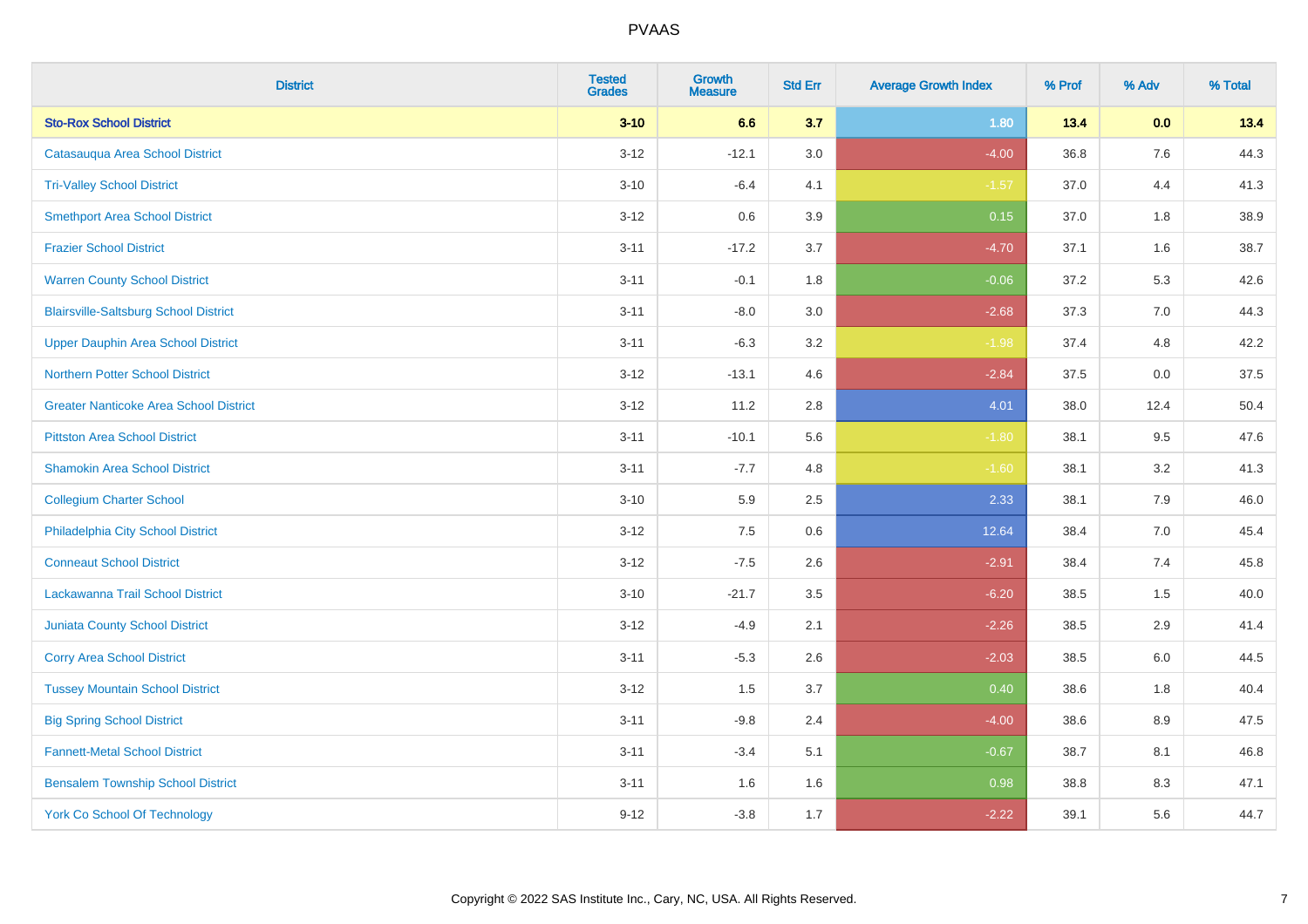| <b>District</b>                            | <b>Tested</b><br><b>Grades</b> | Growth<br><b>Measure</b> | <b>Std Err</b> | <b>Average Growth Index</b> | % Prof | % Adv   | % Total |
|--------------------------------------------|--------------------------------|--------------------------|----------------|-----------------------------|--------|---------|---------|
| <b>Sto-Rox School District</b>             | $3 - 10$                       | 6.6                      | 3.7            | 1.80                        | 13.4   | 0.0     | 13.4    |
| <b>Minersville Area School District</b>    | $3 - 11$                       | $-14.4$                  | 3.7            | $-3.90$                     | 39.3   | 3.3     | 42.6    |
| <b>Towanda Area School District</b>        | $3 - 11$                       | 4.0                      | 2.8            | 1.44                        | 39.4   | 6.6     | 46.0    |
| Kane Area School District                  | $3 - 10$                       | $-3.7$                   | $3.2\,$        | $-1.17$                     | 39.5   | $9.9\,$ | 49.4    |
| <b>West Mifflin Area School District</b>   | $3 - 12$                       | $-12.3$                  | 2.9            | $-4.22$                     | 39.7   | 10.3    | 50.0    |
| <b>Bristol Borough School District</b>     | $3 - 12$                       | $-4.3$                   | 3.4            | $-1.27$                     | 39.7   | 1.3     | 41.0    |
| <b>Pequea Valley School District</b>       | $3 - 11$                       | $-5.8$                   | 3.2            | $-1.80$                     | 39.8   | 9.1     | 48.9    |
| <b>Easton Area School District</b>         | $3 - 12$                       | $-4.1$                   | 1.4            | $-2.91$                     | 39.9   | 4.0     | 43.9    |
| <b>Ferndale Area School District</b>       | $3 - 10$                       | $-5.8$                   | 4.3            | $-1.33$                     | 40.0   | 0.0     | 40.0    |
| Mastery Charter High School-Lenfest Campus | $7 - 11$                       | $2.5\,$                  | 5.7            | 0.43                        | 40.0   | 0.0     | 40.0    |
| South Allegheny School District            | $3 - 11$                       | $-8.8$                   | 3.2            | $-2.70$                     | 40.5   | 0.0     | 40.5    |
| <b>Portage Area School District</b>        | $3 - 10$                       | $-8.1$                   | 3.6            | $-2.26$                     | 40.6   | 9.4     | 50.0    |
| <b>Crawford Central School District</b>    | $3 - 11$                       | $-4.7$                   | 2.2            | $-2.15$                     | 40.6   | 10.5    | 51.1    |
| <b>Canton Area School District</b>         | $3 - 11$                       | $-5.5$                   | 3.2            | $-1.75$                     | 40.7   | 2.3     | 43.0    |
| New Kensington-Arnold School District      | $3 - 11$                       | $-0.4$                   | 3.8            | $-0.10$                     | 40.7   | 3.7     | 44.4    |
| <b>Wallenpaupack Area School District</b>  | $3 - 11$                       | $-7.1$                   | 2.3            | $-3.09$                     | 40.8   | 2.4     | 43.1    |
| <b>Warrior Run School District</b>         | $3 - 11$                       | 4.6                      | 3.0            | 1.51                        | 40.9   | 8.1     | 49.0    |
| <b>Carlynton School District</b>           | $3 - 11$                       | 7.3                      | 3.3            | 2.22                        | 41.0   | 10.5    | 51.6    |
| <b>Forest Hills School District</b>        | $3 - 11$                       | $-7.3$                   | 2.7            | $-2.74$                     | 41.1   | 13.7    | 54.8    |
| <b>Western Wayne School District</b>       | $3 - 11$                       | 5.6                      | 2.9            | 1.93                        | 41.3   | 17.4    | 58.7    |
| <b>Oxford Area School District</b>         | $3 - 11$                       | $-4.3$                   | 1.9            | $-2.26$                     | 41.3   | 8.0     | 49.3    |
| <b>Galeton Area School District</b>        | $3 - 11$                       | 2.2                      | 5.3            | 0.42                        | 41.3   | 4.4     | 45.6    |
| <b>Forbes Road School District</b>         | $3 - 11$                       | 2.8                      | 5.1            | 0.56                        | 41.4   | 10.3    | 51.7    |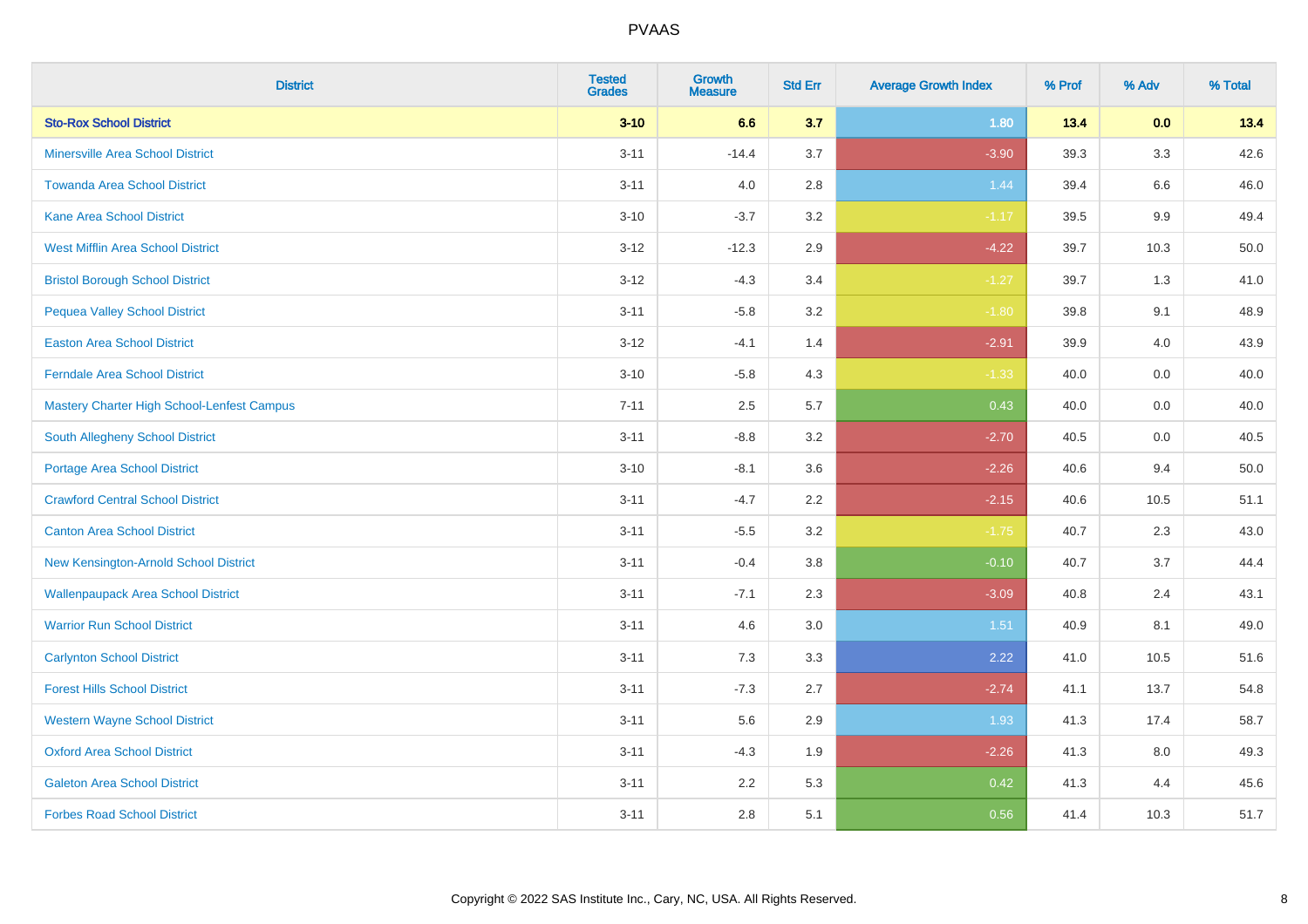| <b>District</b>                                         | <b>Tested</b><br><b>Grades</b> | <b>Growth</b><br><b>Measure</b> | <b>Std Err</b> | <b>Average Growth Index</b> | % Prof | % Adv | % Total |
|---------------------------------------------------------|--------------------------------|---------------------------------|----------------|-----------------------------|--------|-------|---------|
| <b>Sto-Rox School District</b>                          | $3 - 10$                       | 6.6                             | 3.7            | 1.80                        | 13.4   | 0.0   | 13.4    |
| <b>Ringgold School District</b>                         | $3 - 11$                       | $-14.7$                         | 2.4            | $-6.04$                     | 41.5   | 7.9   | 49.4    |
| <b>Solanco School District</b>                          | $3 - 11$                       | $-11.0$                         | 2.0            | $-5.55$                     | 41.6   | 4.5   | 46.1    |
| North Schuylkill School District                        | $3 - 11$                       | $-1.0$                          | 2.4            | $-0.42$                     | 41.8   | 5.1   | 46.8    |
| <b>Penns Valley Area School District</b>                | $3 - 12$                       | 14.0                            | 2.9            | 4.80                        | 41.9   | 23.1  | 65.0    |
| <b>Muncy School District</b>                            | $3 - 11$                       | $-8.1$                          | 3.7            | $-2.21$                     | 42.0   | 3.8   | 45.8    |
| <b>Berwick Area School District</b>                     | $3 - 11$                       | $-9.3$                          | 2.6            | $-3.59$                     | 42.1   | 5.5   | 47.6    |
| Pennsylvania Distance Learning Charter School           | $3 - 12$                       | 9.3                             | 4.2            | 2.22                        | 42.2   | 3.1   | 45.3    |
| <b>Pine Grove Area School District</b>                  | $3 - 11$                       | $-7.7$                          | 2.9            | $-2.66$                     | 42.3   | 7.7   | 50.0    |
| <b>Reach Cyber Charter School</b>                       | $3 - 11$                       | 8.1                             | 4.7            | 1.72                        | 42.4   | 4.6   | 47.0    |
| Mifflinburg Area School District                        | $3 - 11$                       | $-15.8$                         | 2.5            | $-6.30$                     | 42.4   | 4.0   | 46.4    |
| <b>Curwensville Area School District</b>                | $3 - 11$                       | $-27.9$                         | 4.1            | $-6.72$                     | 42.5   | 4.1   | 46.6    |
| <b>Governor Mifflin School District</b>                 | $3 - 11$                       | 4.1                             | 1.8            | 2.33                        | 42.5   | 7.2   | 49.7    |
| <b>Butler Area School District</b>                      | $3 - 11$                       | $-6.5$                          | 1.5            | $-4.26$                     | 42.5   | 9.4   | 51.9    |
| <b>California Area School District</b>                  | $3 - 10$                       | $-7.3$                          | 3.6            | $-2.02$                     | 42.6   | 9.8   | 52.5    |
| Northwestern School District                            | $3 - 11$                       | $-24.9$                         | 3.5            | $-7.13$                     | 42.6   | 2.9   | 45.6    |
| <b>Wattsburg Area School District</b>                   | $3 - 11$                       | 6.5                             | 2.7            | 2.43                        | 42.7   | 7.6   | 50.3    |
| <b>Chambersburg Area School District</b>                | $3 - 11$                       | $-9.5$                          | 1.3            | $-7.20$                     | 42.7   | 8.6   | 51.4    |
| <b>Agora Cyber Charter School</b>                       | $3 - 11$                       | 5.8                             | 2.6            | 2.28                        | 42.8   | 6.6   | 49.4    |
| <b>Union City Area School District</b>                  | $3 - 12$                       | $-10.2$                         | 3.6            | $-2.87$                     | 42.9   | 3.2   | 46.0    |
| <b>Claysburg-Kimmel School District</b>                 | $3 - 11$                       | $-5.7$                          | 4.0            | $-1.42$                     | 42.9   | 8.2   | 51.0    |
| Center For Student Learning Charter School At Pennsbury | $6 - 12$                       | $-2.9$                          | 6.1            | $-0.47$                     | 42.9   | 0.0   | 42.9    |
| <b>Hanover Area School District</b>                     | $3 - 11$                       | 2.2                             | 4.6            | 0.48                        | 42.9   | 5.7   | 48.6    |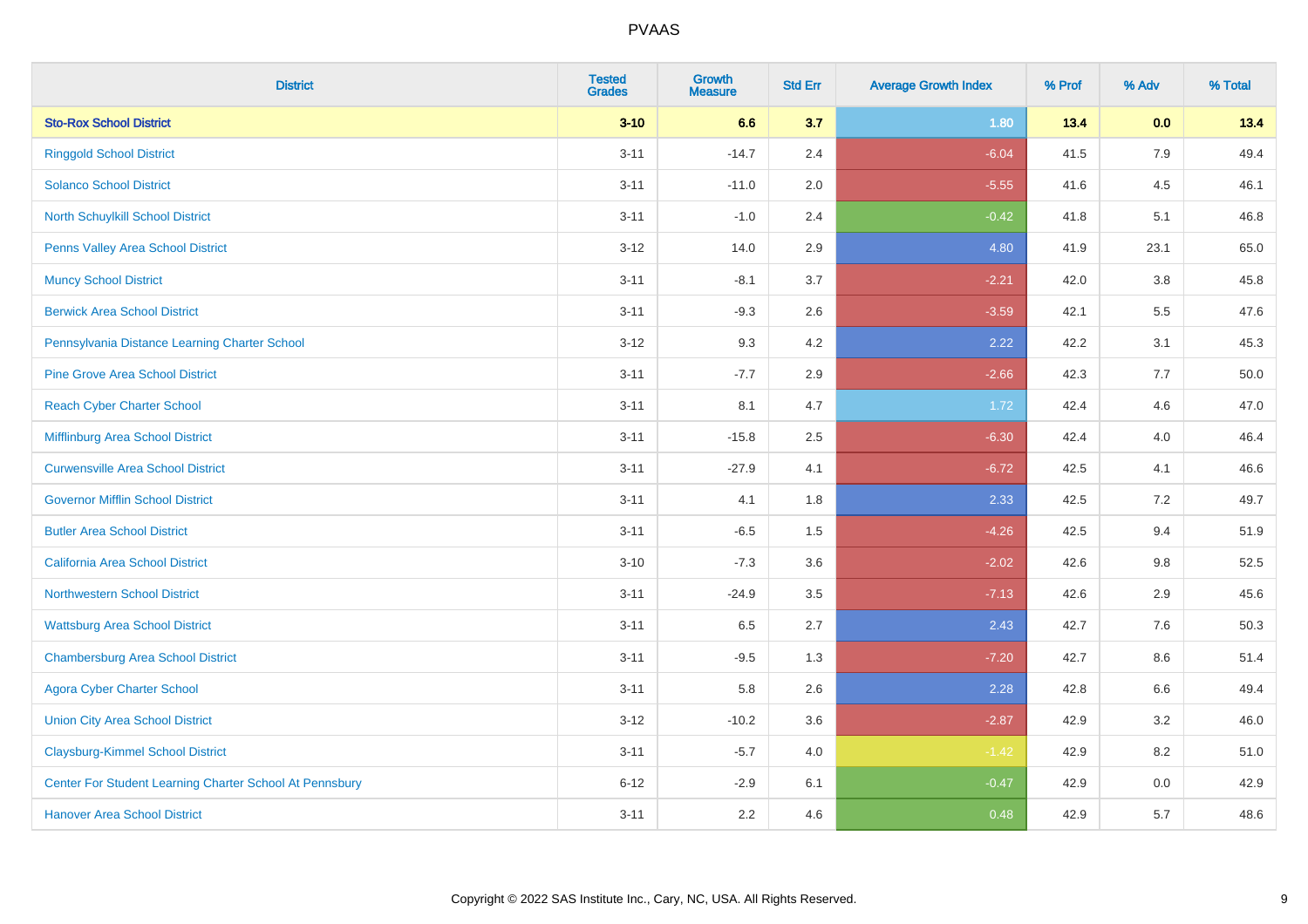| <b>District</b>                                | <b>Tested</b><br><b>Grades</b> | Growth<br><b>Measure</b> | <b>Std Err</b> | <b>Average Growth Index</b> | % Prof | % Adv | % Total |
|------------------------------------------------|--------------------------------|--------------------------|----------------|-----------------------------|--------|-------|---------|
| <b>Sto-Rox School District</b>                 | $3 - 10$                       | 6.6                      | 3.7            | 1.80                        | 13.4   | 0.0   | 13.4    |
| <b>Monessen City School District</b>           | $3 - 10$                       | 8.3                      | 4.5            | 1.85                        | 42.9   | 2.9   | 45.7    |
| <b>Clearfield Area School District</b>         | $3 - 10$                       | $-9.4$                   | 2.6            | $-3.56$                     | 43.0   | 3.1   | 46.1    |
| <b>Riverside School District</b>               | $3 - 11$                       | $-3.2$                   | 3.0            | $-1.09$                     | 43.0   | 9.0   | 52.0    |
| Meyersdale Area School District                | $3 - 11$                       | 4.2                      | 4.0            | 1.07                        | 43.1   | 6.9   | 50.0    |
| <b>Purchase Line School District</b>           | $3 - 12$                       | 1.7                      | 3.5            | 0.47                        | 43.1   | 5.4   | 48.5    |
| <b>Oley Valley School District</b>             | $3 - 11$                       | $-0.4$                   | 2.8            | $-0.15$                     | 43.1   | 12.9  | 56.0    |
| <b>Troy Area School District</b>               | $3 - 10$                       | $-4.3$                   | 3.4            | $-1.26$                     | 43.2   | 5.7   | 48.9    |
| <b>Benton Area School District</b>             | $3 - 10$                       | $-9.7$                   | 4.5            | $-2.18$                     | 43.2   | 5.4   | 48.6    |
| <b>Titusville Area School District</b>         | $3 - 11$                       | $-13.2$                  | 2.6            | $-4.99$                     | 43.2   | 4.8   | 48.0    |
| Hamburg Area School District                   | $3 - 11$                       | 8.9                      | 2.5            | 3.63                        | 43.5   | 8.2   | 51.7    |
| <b>Freedom Area School District</b>            | $3 - 11$                       | $-7.1$                   | 3.0            | $-2.37$                     | 43.8   | 4.2   | 47.9    |
| Jefferson-Morgan School District               | $3 - 10$                       | $-9.9$                   | 4.2            | $-2.35$                     | 43.8   | 4.2   | 47.9    |
| <b>MaST Community Charter School</b>           | $3 - 10$                       | $-4.1$                   | 2.7            | $-1.52$                     | 44.0   | 9.5   | 53.4    |
| <b>Pottsgrove School District</b>              | $3 - 11$                       | 2.8                      | 2.0            | 1.35                        | 44.0   | 10.0  | 53.9    |
| <b>Williamsport Area School District</b>       | $3 - 11$                       | 1.9                      | 1.8            | 1.04                        | 44.1   | 12.8  | 56.9    |
| <b>Forest City Regional School District</b>    | $3 - 12$                       | $-6.0$                   | 3.0            | $-1.96$                     | 44.1   | 0.0   | 44.1    |
| <b>Bentworth School District</b>               | $3 - 11$                       | 5.7                      | 3.2            | 1.75                        | 44.2   | 19.5  | 63.6    |
| <b>Bangor Area School District</b>             | $3 - 12$                       | $-0.9$                   | 2.0            | $-0.43$                     | 44.3   | 4.7   | 49.0    |
| <b>Mastery Charter School - Hardy Williams</b> | $3 - 11$                       | 11.4                     | 3.4            | 3.33                        | 44.3   | 5.7   | 50.0    |
| <b>Juniata Valley School District</b>          | $3 - 11$                       | $-3.9$                   | 3.5            | $-1.10$                     | 44.4   | 3.5   | 47.8    |
| Oil City Area School District                  | $3 - 11$                       | $-2.9$                   | 2.6            | $-1.08$                     | 44.4   | 5.8   | 50.2    |
| <b>Somerset Area School District</b>           | $3 - 11$                       | $-4.4$                   | 2.3            | $-1.93$                     | 44.4   | 14.9  | 59.3    |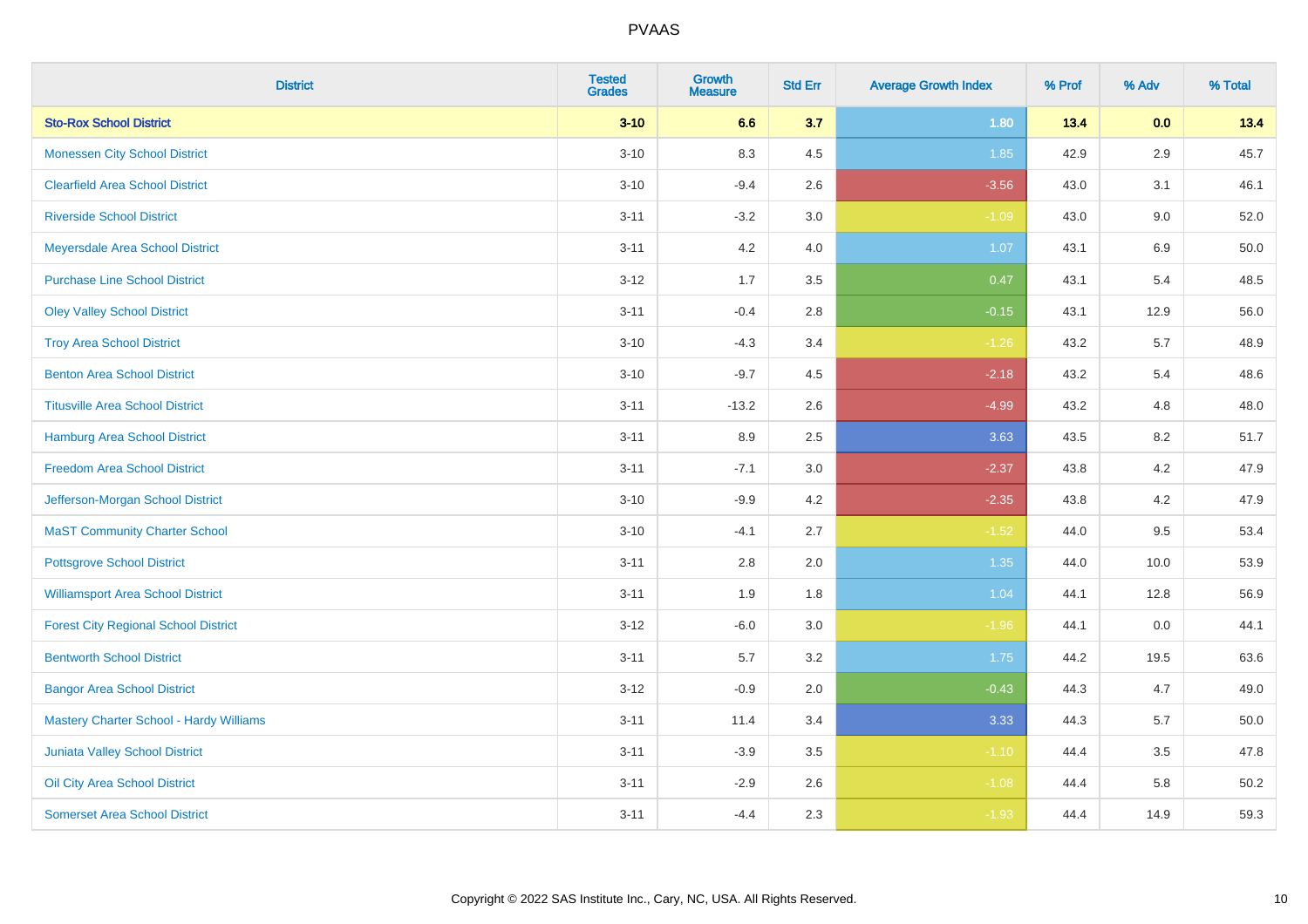| <b>District</b>                           | <b>Tested</b><br><b>Grades</b> | <b>Growth</b><br><b>Measure</b> | <b>Std Err</b> | <b>Average Growth Index</b> | % Prof | % Adv | % Total |
|-------------------------------------------|--------------------------------|---------------------------------|----------------|-----------------------------|--------|-------|---------|
| <b>Sto-Rox School District</b>            | $3 - 10$                       | 6.6                             | 3.7            | 1.80                        | 13.4   | 0.0   | 13.4    |
| <b>Highlands School District</b>          | $3 - 11$                       | $-7.4$                          | 2.7            | $-2.76$                     | 44.4   | 3.7   | 48.2    |
| <b>Tamaqua Area School District</b>       | $3-12$                         | $-8.2$                          | 2.5            | $-3.24$                     | 44.5   | 1.9   | 46.4    |
| <b>Montoursville Area School District</b> | $3 - 12$                       | 10.8                            | 2.5            | 4.24                        | 44.6   | 20.1  | 64.8    |
| <b>Blue Ridge School District</b>         | $3 - 11$                       | $-0.5$                          | 3.6            | $-0.12$                     | 44.6   | 3.1   | 47.7    |
| <b>Chichester School District</b>         | $3 - 11$                       | $-2.7$                          | 2.3            | $-1.17$                     | 44.6   | 6.6   | 51.2    |
| <b>Bethlehem Area School District</b>     | $3 - 11$                       | 9.3                             | 1.1            | 8.15                        | 44.7   | 12.0  | 56.7    |
| <b>Keystone Central School District</b>   | $3 - 11$                       | $-5.1$                          | 2.0            | $-2.46$                     | 44.7   | 4.6   | 49.4    |
| <b>Pottsville Area School District</b>    | $3-12$                         | 4.4                             | 2.3            | 1.94                        | 44.8   | 5.4   | 50.2    |
| <b>Laurel Highlands School District</b>   | $3 - 11$                       | 4.3                             | 2.4            | 1.81                        | 44.9   | 9.6   | 54.5    |
| <b>Tunkhannock Area School District</b>   | $3 - 11$                       | 2.3                             | 2.2            | 1.01                        | 44.9   | 9.6   | 54.6    |
| <b>Upper Darby School District</b>        | $3 - 12$                       | 6.9                             | 1.5            | 4.62                        | 45.0   | 6.7   | 51.7    |
| <b>Hazleton Area School District</b>      | $3 - 11$                       | 9.6                             | 1.4            | 6.77                        | 45.0   | 7.8   | 52.9    |
| <b>Homer-Center School District</b>       | $3 - 11$                       | 9.7                             | 3.6            | 2.70                        | 45.1   | 17.2  | 62.3    |
| <b>Tuscarora School District</b>          | $3 - 11$                       | $-0.6$                          | 2.3            | $-0.27$                     | 45.1   | 8.1   | 53.2    |
| <b>Mid Valley School District</b>         | $3 - 10$                       | $-1.7$                          | 3.0            | $-0.55$                     | 45.1   | 7.8   | 52.9    |
| <b>Mount Carmel Area School District</b>  | $3 - 11$                       | $-0.6$                          | 3.1            | $-0.18$                     | 45.3   | 2.1   | 47.4    |
| Gettysburg Area School District           | $3 - 11$                       | $-4.0$                          | 2.1            | $-1.89$                     | 45.3   | 14.0  | 59.3    |
| <b>Milton Area School District</b>        | $3 - 11$                       | $-8.7$                          | 2.5            | $-3.52$                     | 45.4   | 6.9   | 52.3    |
| <b>Clarion Area School District</b>       | $3 - 11$                       | 10.3                            | 4.1            | 2.51                        | 45.4   | 14.6  | 60.0    |
| <b>Connellsville Area School District</b> | $3 - 11$                       | 6.1                             | 2.0            | 3.05                        | 45.4   | 7.8   | 53.2    |
| South Williamsport Area School District   | $3 - 10$                       | $-5.7$                          | 2.5            | $-2.30$                     | 45.5   | 4.5   | 50.0    |
| <b>Scranton School District</b>           | $3 - 12$                       | $-2.9$                          | 2.4            | $-1.22$                     | 45.6   | 3.6   | 49.1    |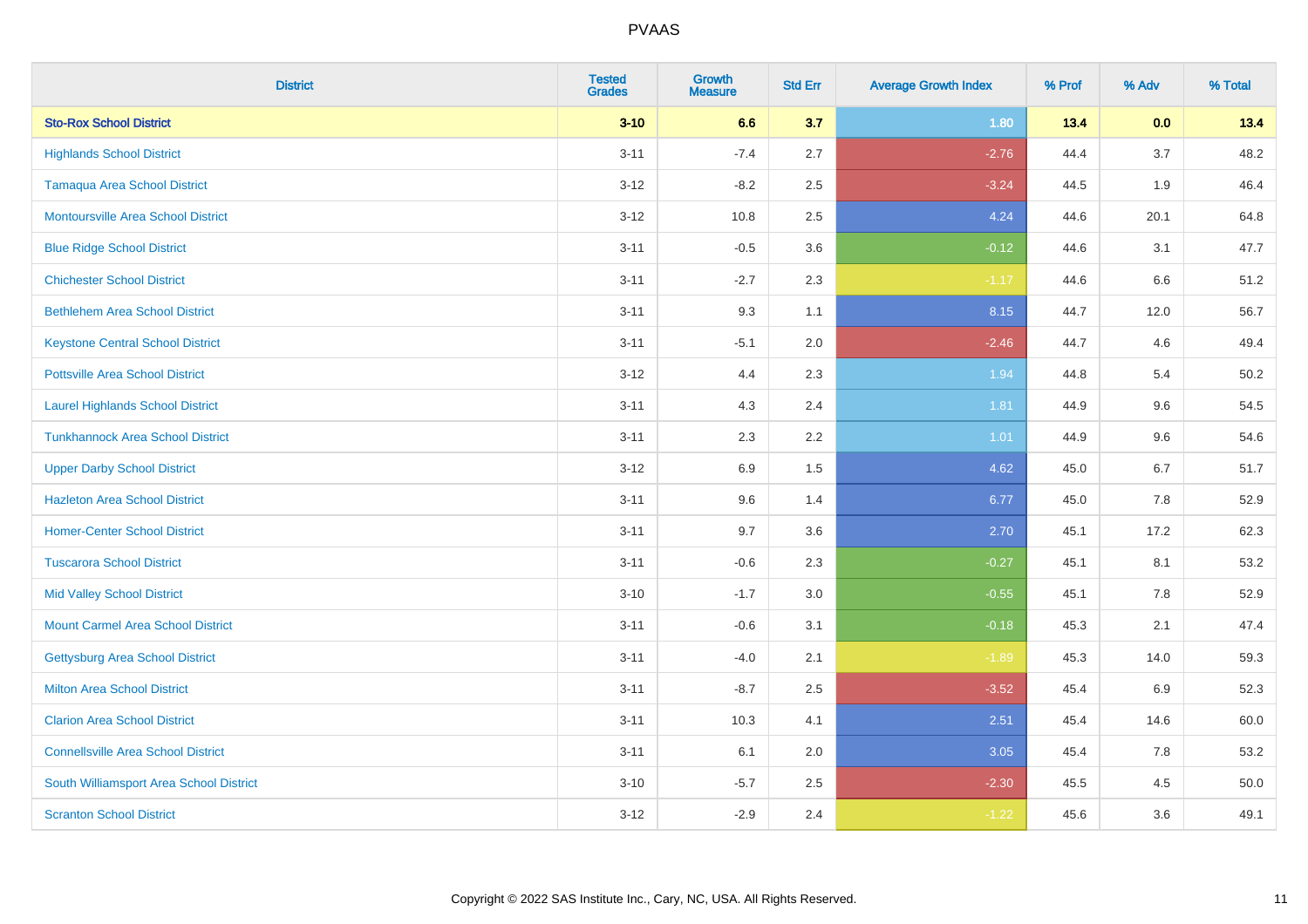| <b>District</b>                                 | <b>Tested</b><br><b>Grades</b> | Growth<br><b>Measure</b> | <b>Std Err</b> | <b>Average Growth Index</b> | % Prof | % Adv | % Total |
|-------------------------------------------------|--------------------------------|--------------------------|----------------|-----------------------------|--------|-------|---------|
| <b>Sto-Rox School District</b>                  | $3 - 10$                       | 6.6                      | 3.7            | 1.80                        | 13.4   | 0.0   | 13.4    |
| Renaissance Academy Charter School              | $3 - 11$                       | 8.3                      | 3.3            | 2.54                        | 45.6   | 22.8  | 68.4    |
| Hatboro-Horsham School District                 | $3 - 11$                       | $-12.8$                  | 1.7            | $-7.47$                     | 45.6   | 7.2   | 52.8    |
| <b>Ridley School District</b>                   | $3 - 12$                       | 10.0                     | 1.6            | 6.10                        | 45.6   | 8.2   | 53.8    |
| Pocono Mountain School District                 | $3 - 12$                       | 6.8                      | 1.5            | 4.62                        | 45.8   | 5.0   | 50.7    |
| East Stroudsburg Area School District           | $3 - 11$                       | 0.1                      | 1.6            | 0.05                        | 45.8   | 7.8   | 53.6    |
| <b>City CHS</b>                                 | $10 - 11$                      | 13.6                     | 2.7            | 5.12                        | 45.8   | 3.0   | 48.8    |
| <b>Bradford Area School District</b>            | $3 - 12$                       | $-9.3$                   | 2.4            | $-3.87$                     | 45.8   | 8.3   | 54.2    |
| <b>Cheltenham School District</b>               | $3 - 11$                       | $-1.4$                   | 2.1            | $-0.67$                     | 46.1   | 10.0  | 56.1    |
| <b>Elk Lake School District</b>                 | $3 - 11$                       | $-4.0$                   | 3.3            | $-1.23$                     | 46.2   | 3.3   | 49.4    |
| <b>Salisbury Township School District</b>       | $3 - 11$                       | 6.3                      | 3.6            | 1.77                        | 46.2   | 6.6   | 52.8    |
| <b>Eastern Lancaster County School District</b> | $3 - 12$                       | 4.5                      | $2.2\,$        | 2.09                        | 46.3   | 11.4  | 57.6    |
| Pennsylvania Cyber Charter School               | $3 - 11$                       | 11.6                     | 1.5            | 7.54                        | 46.3   | 5.0   | 51.3    |
| Lehigh Valley Academy Regional Charter School   | $3 - 11$                       | 0.7                      | 2.3            | 0.32                        | 46.3   | 5.0   | 51.4    |
| <b>Middletown Area School District</b>          | $3 - 11$                       | $-5.3$                   | 2.6            | $-2.05$                     | 46.4   | 5.3   | 51.7    |
| <b>Warwick School District</b>                  | $3 - 11$                       | 5.2                      | 1.9            | 2.76                        | 46.4   | 17.0  | 63.3    |
| <b>Blue Mountain School District</b>            | $3 - 10$                       | $-5.8$                   | 2.3            | $-2.56$                     | 46.6   | 8.5   | 55.1    |
| <b>Chestnut Ridge School District</b>           | $3 - 12$                       | $-3.4$                   | 2.9            | $-1.17$                     | 46.6   | 5.8   | 52.4    |
| <b>Penn-Delco School District</b>               | $3 - 11$                       | $-6.8$                   | 1.9            | $-3.51$                     | 46.6   | 3.2   | 49.8    |
| <b>Interboro School District</b>                | $3 - 12$                       | $-7.3$                   | 2.1            | $-3.43$                     | 46.6   | 4.8   | 51.4    |
| Jeannette City School District                  | $3 - 11$                       | $-4.3$                   | 3.8            | $-1.13$                     | 46.7   | 7.5   | 54.2    |
| <b>Montrose Area School District</b>            | $3 - 10$                       | $-5.5$                   | $3.0\,$        | $-1.82$                     | 46.7   | 5.4   | 52.2    |
| <b>Pennridge School District</b>                | $3 - 10$                       | $-16.8$                  | 1.4            | $-11.59$                    | 46.8   | 8.0   | 54.9    |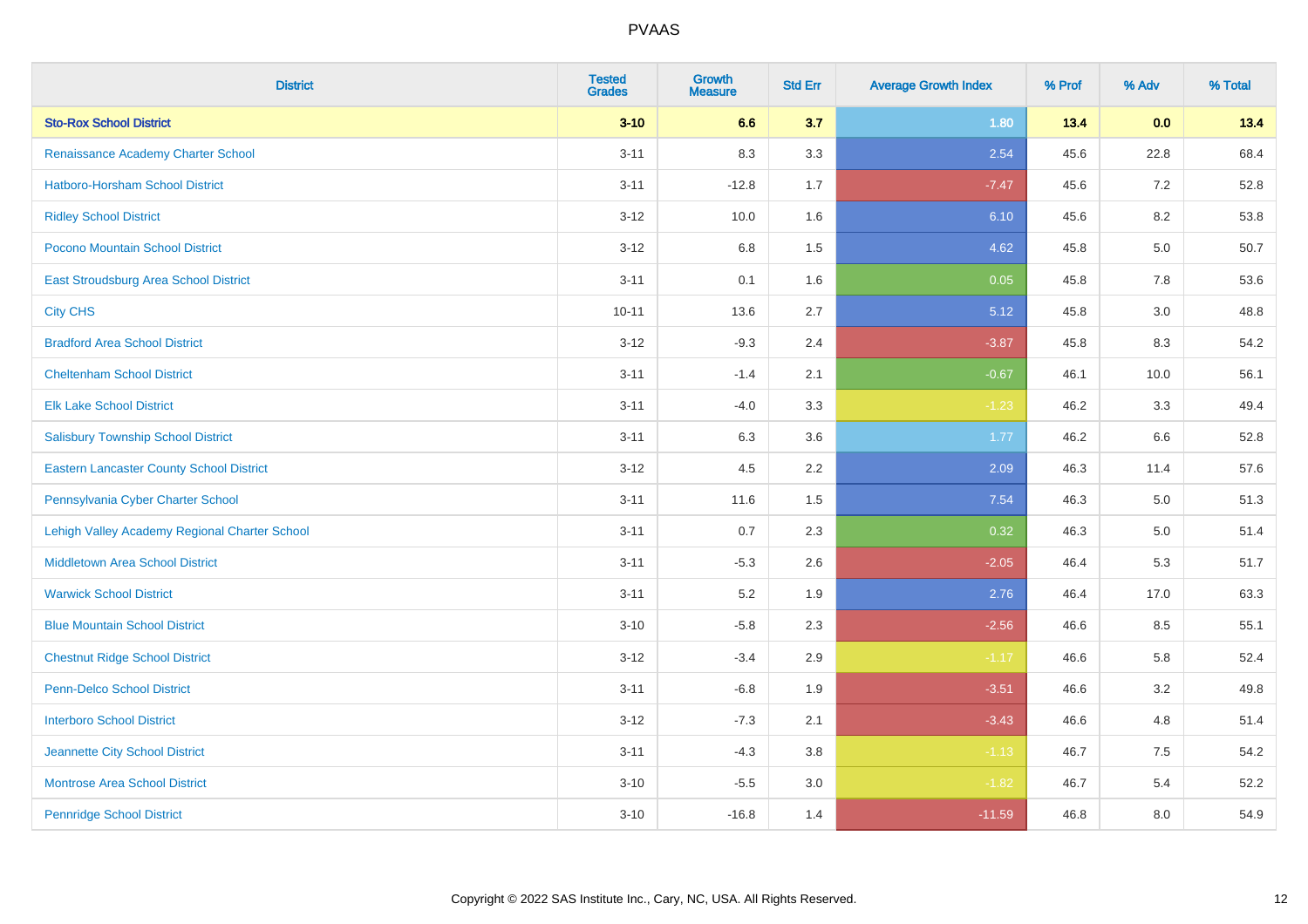| <b>District</b>                             | <b>Tested</b><br><b>Grades</b> | Growth<br><b>Measure</b> | <b>Std Err</b> | <b>Average Growth Index</b> | % Prof | % Adv | % Total |
|---------------------------------------------|--------------------------------|--------------------------|----------------|-----------------------------|--------|-------|---------|
| <b>Sto-Rox School District</b>              | $3 - 10$                       | 6.6                      | 3.7            | 1.80                        | 13.4   | 0.0   | 13.4    |
| <b>Athens Area School District</b>          | $3 - 11$                       | 1.6                      | 2.5            | 0.64                        | 46.9   | 7.6   | 54.5    |
| <b>Jersey Shore Area School District</b>    | $3 - 11$                       | 0.5                      | 2.6            | 0.21                        | 47.1   | 9.2   | 56.2    |
| Mifflin County School District              | $3 - 11$                       | 9.1                      | 1.7            | 5.49                        | 47.1   | 6.7   | 53.8    |
| <b>West Branch Area School District</b>     | $3 - 11$                       | 0.2                      | 3.8            | 0.05                        | 47.2   | 1.9   | 49.1    |
| <b>Penncrest School District</b>            | $3 - 11$                       | 5.7                      | 2.2            | 2.57                        | 47.2   | 7.1   | 54.3    |
| Commonwealth Charter Academy Charter School | $3 - 10$                       | 9.1                      | 1.9            | 4.90                        | 47.2   | 9.1   | 56.3    |
| <b>New Foundations Charter School</b>       | $3 - 11$                       | 5.4                      | 2.2            | 2.41                        | 47.2   | 2.5   | 49.8    |
| <b>Cornwall-Lebanon School District</b>     | $3 - 11$                       | 8.3                      | 1.6            | 5.08                        | 47.2   | 8.4   | 55.6    |
| <b>Northern Cambria School District</b>     | $3 - 11$                       | 10.0                     | 3.3            | 3.04                        | 47.4   | 5.1   | 52.6    |
| <b>Cranberry Area School District</b>       | $3-12$                         | 9.2                      | 3.0            | 3.04                        | 47.5   | 10.2  | 57.6    |
| <b>Greensburg Salem School District</b>     | $3 - 11$                       | $-4.4$                   | 2.4            | $-1.88$                     | 47.6   | 4.9   | 52.4    |
| <b>Indiana Area School District</b>         | $3 - 11$                       | $-5.3$                   | 2.3            | $-2.28$                     | 47.6   | 18.4  | 66.1    |
| <b>Bellefonte Area School District</b>      | $3 - 11$                       | $-0.4$                   | 2.2            | $-0.17$                     | 47.6   | 10.6  | 58.2    |
| Altoona Area School District                | $3 - 12$                       | 3.3                      | 1.6            | 1.99                        | 47.7   | 8.2   | 55.9    |
| <b>Susquenita School District</b>           | $3 - 11$                       | $-0.1$                   | 2.8            | $-0.01$                     | 47.7   | 10.1  | 57.8    |
| <b>North Star School District</b>           | $3 - 11$                       | $-8.7$                   | 3.5            | $-2.51$                     | 47.8   | 6.0   | 53.7    |
| <b>Spring Cove School District</b>          | $3 - 11$                       | 3.4                      | 2.5            | 1.33                        | 47.8   | 12.7  | 60.4    |
| Leechburg Area School District              | $3 - 11$                       | 4.4                      | 4.0            | 1.09                        | 47.8   | 19.6  | 67.4    |
| Southern Tioga School District              | $3 - 11$                       | $-11.5$                  | 2.7            | $-4.25$                     | 47.8   | 6.4   | 54.3    |
| <b>Panther Valley School District</b>       | $3 - 12$                       | $-0.6$                   | 3.3            | $-0.19$                     | 47.9   | 4.3   | 52.1    |
| <b>Stroudsburg Area School District</b>     | $3 - 11$                       | $5.5\,$                  | 1.9            | 2.88                        | 48.1   | 4.2   | 52.3    |
| <b>Conemaugh Valley School District</b>     | $3 - 12$                       | $-3.2$                   | 4.1            | $-0.78$                     | 48.2   | 5.6   | 53.7    |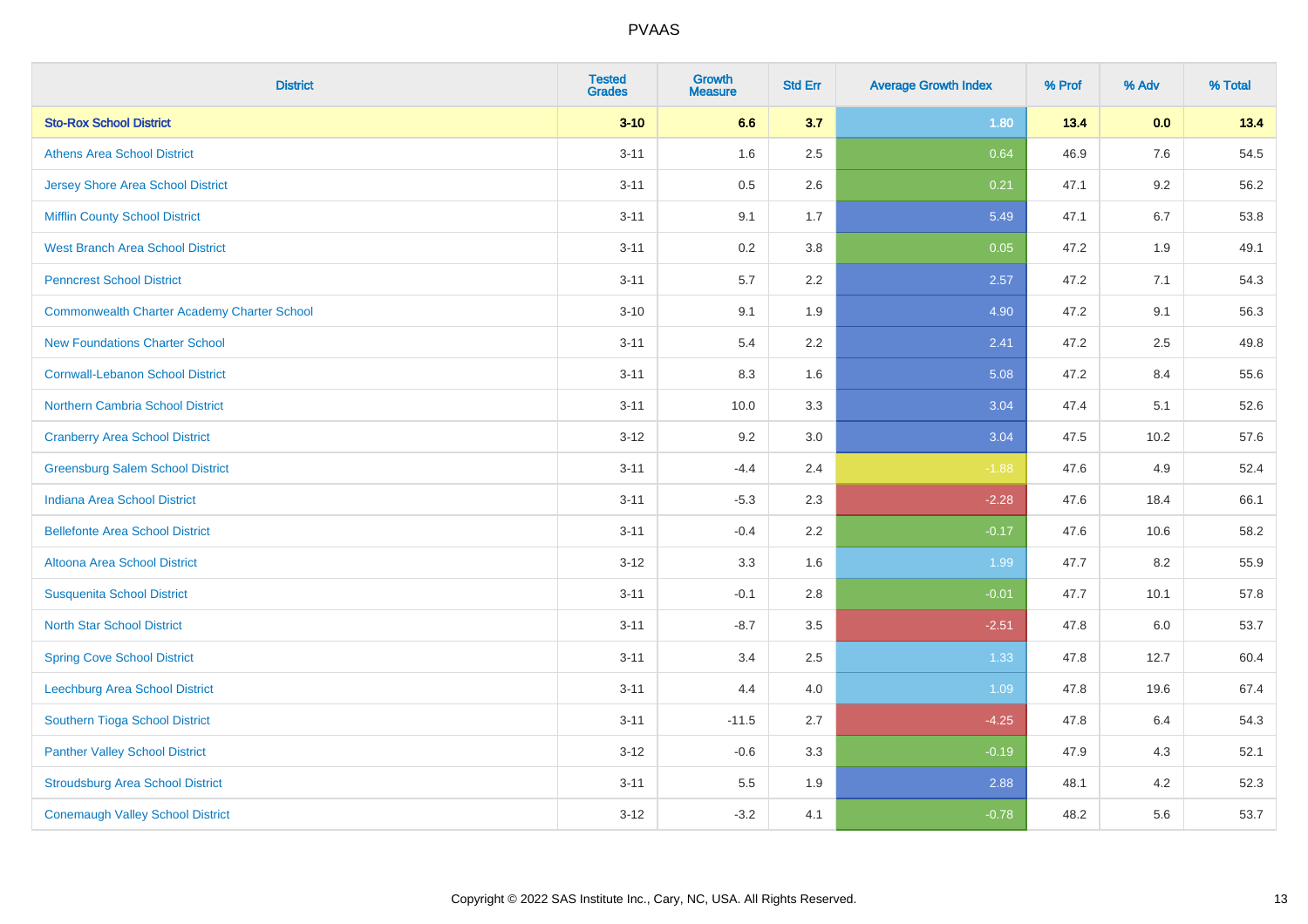| <b>District</b>                                | <b>Tested</b><br><b>Grades</b> | <b>Growth</b><br><b>Measure</b> | <b>Std Err</b> | <b>Average Growth Index</b> | % Prof | % Adv   | % Total |
|------------------------------------------------|--------------------------------|---------------------------------|----------------|-----------------------------|--------|---------|---------|
| <b>Sto-Rox School District</b>                 | $3 - 10$                       | 6.6                             | 3.7            | 1.80                        | 13.4   | 0.0     | 13.4    |
| <b>Sharon City School District</b>             | $3 - 11$                       | 4.9                             | 2.6            | 1.87                        | 48.2   | 5.3     | 53.4    |
| <b>Iroquois School District</b>                | $3 - 11$                       | 13.1                            | 3.0            | 4.35                        | 48.2   | 7.8     | 56.0    |
| <b>Franklin Area School District</b>           | $3 - 11$                       | 6.6                             | 2.8            | 2.34                        | 48.2   | 4.5     | 52.7    |
| <b>East Lycoming School District</b>           | $3 - 11$                       | $-6.0$                          | 2.7            | $-2.24$                     | 48.3   | 4.2     | 52.5    |
| <b>Trinity Area School District</b>            | $3 - 11$                       | $-5.4$                          | 2.0            | $-2.71$                     | 48.3   | 11.8    | 60.1    |
| <b>Bald Eagle Area School District</b>         | $3 - 11$                       | $-2.1$                          | 2.7            | $-0.75$                     | 48.4   | 9.4     | 57.7    |
| <b>Bedford Area School District</b>            | $3 - 11$                       | 2.5                             | 2.6            | 0.93                        | 48.5   | 10.0    | 58.5    |
| <b>Fort Leboeuf School District</b>            | $3 - 11$                       | 11.7                            | 2.5            | 4.73                        | 48.5   | 21.1    | 69.6    |
| <b>Moshannon Valley School District</b>        | $3 - 10$                       | $-7.0$                          | 3.4            | $-2.01$                     | 48.5   | $0.0\,$ | 48.5    |
| <b>Lakeland School District</b>                | $3 - 11$                       | 1.1                             | 2.8            | 0.38                        | 48.6   | 3.7     | 52.3    |
| Montgomery Area School District                | $3 - 11$                       | 10.7                            | 3.6            | 2.96                        | 48.7   | 12.4    | 61.1    |
| <b>Wilson Area School District</b>             | $3 - 11$                       | 6.0                             | 2.6            | 2.30                        | 48.7   | 8.5     | 57.2    |
| <b>Saucon Valley School District</b>           | $3 - 11$                       | 14.7                            | 2.5            | 5.98                        | 48.7   | 20.2    | 69.0    |
| <b>Harbor Creek School District</b>            | $3 - 11$                       | $-7.1$                          | 2.7            | $-2.67$                     | 48.8   | 15.2    | 64.0    |
| <b>Berlin Brothersvalley School District</b>   | $3 - 11$                       | 4.0                             | 4.2            | 0.96                        | 48.8   | 14.0    | 62.8    |
| <b>Eastern Lebanon County School District</b>  | $3 - 11$                       | 8.6                             | 2.2            | 3.84                        | 48.8   | 11.4    | 60.3    |
| <b>Ridgway Area School District</b>            | $3 - 11$                       | $-14.5$                         | 4.1            | $-3.56$                     | 49.0   | 9.8     | 58.8    |
| <b>Shaler Area School District</b>             | $3 - 11$                       | $-0.8$                          | 1.9            | $-0.43$                     | 49.1   | 9.6     | 58.7    |
| <b>Brandywine Heights Area School District</b> | $3 - 11$                       | $-4.9$                          | 2.7            | $-1.81$                     | 49.2   | 8.2     | 57.4    |
| <b>Wellsboro Area School District</b>          | $3 - 11$                       | $-12.4$                         | 3.0            | $-4.11$                     | 49.2   | 11.9    | 61.1    |
| <b>Lower Dauphin School District</b>           | $3 - 11$                       | 0.6                             | 1.9            | 0.33                        | 49.2   | 12.6    | 61.8    |
| <b>Brockway Area School District</b>           | $3 - 11$                       | 0.6                             | 3.6            | 0.16                        | 49.2   | 7.7     | 56.9    |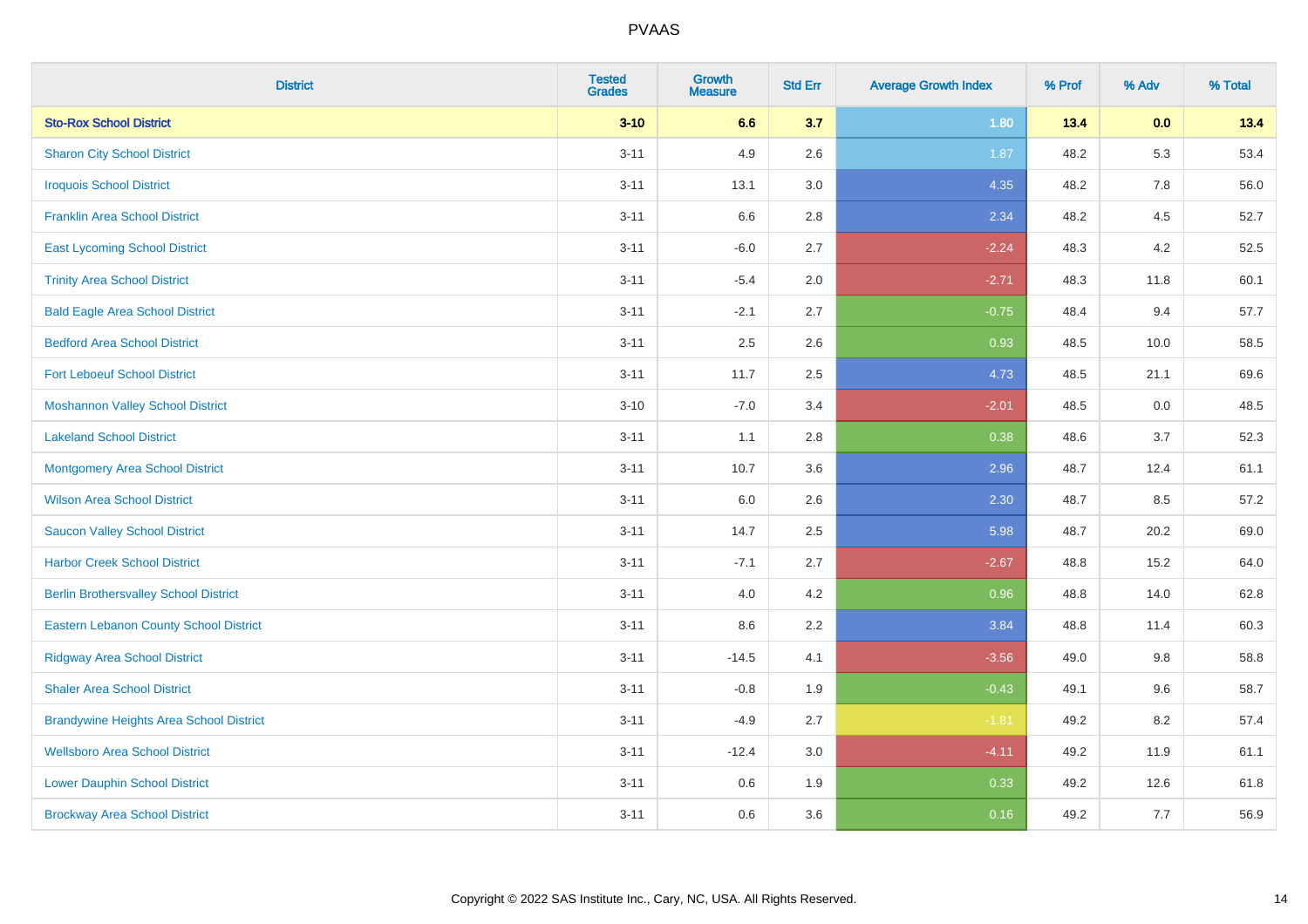| <b>District</b>                                | <b>Tested</b><br><b>Grades</b> | <b>Growth</b><br><b>Measure</b> | <b>Std Err</b> | <b>Average Growth Index</b> | % Prof | % Adv | % Total |
|------------------------------------------------|--------------------------------|---------------------------------|----------------|-----------------------------|--------|-------|---------|
| <b>Sto-Rox School District</b>                 | $3 - 10$                       | 6.6                             | 3.7            | 1.80                        | 13.4   | 0.0   | 13.4    |
| <b>Whitehall-Coplay School District</b>        | $3 - 11$                       | 6.1                             | 1.8            | 3.45                        | 49.3   | 7.4   | 56.6    |
| <b>Avella Area School District</b>             | $3 - 12$                       | $-0.3$                          | 4.7            | $-0.05$                     | 49.3   | 14.5  | 63.8    |
| <b>Wyoming Valley West School District</b>     | $3 - 11$                       | $-2.2$                          | 2.4            | $-0.91$                     | 49.4   | 3.0   | 52.4    |
| <b>Susquehanna Community School District</b>   | $3 - 11$                       | $-2.8$                          | 4.2            | $-0.66$                     | 49.4   | 6.9   | 56.3    |
| <b>Riverside Beaver County School District</b> | $3 - 11$                       | $-14.0$                         | 3.0            | $-4.64$                     | 49.4   | 8.8   | 58.2    |
| <b>Mohawk Area School District</b>             | $3 - 11$                       | $-7.5$                          | 3.1            | $-2.45$                     | 49.4   | 11.0  | 60.4    |
| <b>Twin Valley School District</b>             | $3 - 12$                       | $-3.6$                          | 2.1            | $-1.69$                     | 49.6   | 7.1   | 56.8    |
| Schuylkill Haven Area School District          | $3 - 11$                       | $-15.3$                         | 3.1            | $-4.87$                     | 49.7   | 2.4   | 52.1    |
| <b>Moniteau School District</b>                | $3 - 11$                       | $-11.8$                         | 3.3            | $-3.56$                     | 50.0   | 6.3   | 56.3    |
| <b>Waynesboro Area School District</b>         | $3 - 12$                       | $-6.1$                          | 1.9            | $-3.20$                     | 50.0   | 6.8   | 56.8    |
| <b>Apollo-Ridge School District</b>            | $3 - 12$                       | $-4.7$                          | 3.7            | $-1.24$                     | 50.0   | 10.0  | 60.0    |
| <b>Burgettstown Area School District</b>       | $3 - 11$                       | $-2.1$                          | 3.4            | $-0.62$                     | 50.0   | 1.4   | 51.4    |
| South Side Area School District                | $3 - 11$                       | $-1.6$                          | 3.3            | $-0.48$                     | 50.0   | 6.8   | 56.8    |
| <b>Elizabethtown Area School District</b>      | $3 - 12$                       | $-0.9$                          | 1.9            | $-0.47$                     | 50.0   | 11.2  | 61.2    |
| <b>Glendale School District</b>                | $3 - 10$                       | $-0.9$                          | 3.7            | $-0.24$                     | 50.0   | 5.4   | 55.4    |
| Insight PA Cyber Charter School                | $3 - 11$                       | 0.7                             | 5.7            | 0.12                        | 50.0   | 4.8   | 54.8    |
| <b>Oswayo Valley School District</b>           | $3 - 12$                       | 8.5                             | 5.0            | 1.68                        | 50.0   | 16.7  | 66.7    |
| Pen Argyl Area School District                 | $3 - 12$                       | 9.2                             | 2.7            | 3.46                        | 50.0   | 12.6  | 62.6    |
| <b>Greenwood School District</b>               | $3 - 11$                       | 15.9                            | 3.9            | 4.11                        | 50.0   | 25.0  | 75.0    |
| <b>Great Valley School District</b>            | $3 - 11$                       | 15.0                            | 1.9            | 7.98                        | 50.0   | 35.0  | 85.0    |
| <b>Centennial School District</b>              | $3 - 10$                       | 7.1                             | 1.7            | 4.29                        | 50.1   | 8.7   | 58.9    |
| Ambridge Area School District                  | $3 - 12$                       | 9.1                             | 2.6            | 3.46                        | 50.4   | 10.7  | 61.1    |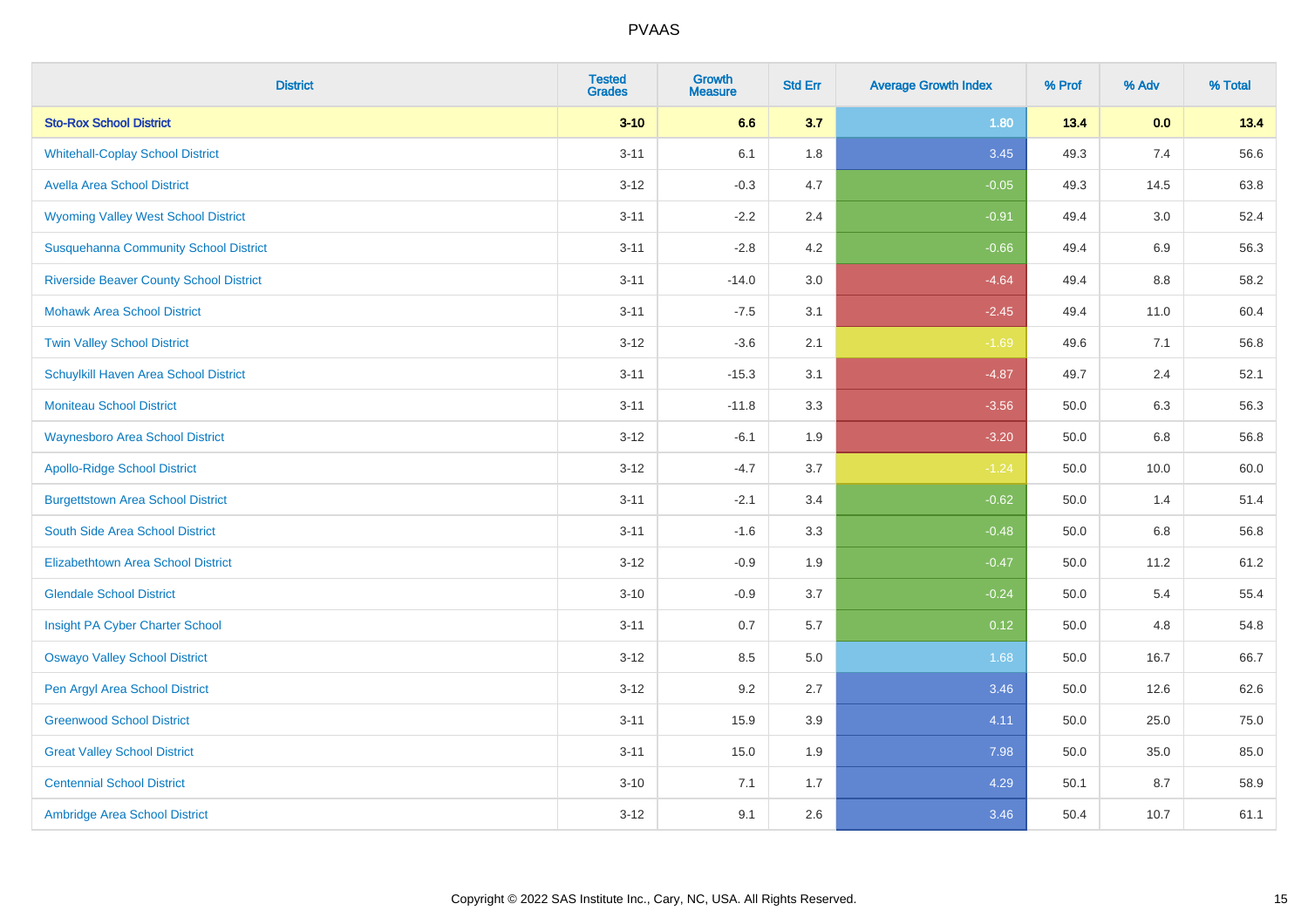| <b>District</b>                          | <b>Tested</b><br><b>Grades</b> | <b>Growth</b><br><b>Measure</b> | <b>Std Err</b> | <b>Average Growth Index</b> | % Prof | % Adv   | % Total |
|------------------------------------------|--------------------------------|---------------------------------|----------------|-----------------------------|--------|---------|---------|
| <b>Sto-Rox School District</b>           | $3 - 10$                       | 6.6                             | 3.7            | 1.80                        | 13.4   | 0.0     | 13.4    |
| Philadelphia Academy Charter School      | $3 - 11$                       | $-8.9$                          | 2.9            | $-3.04$                     | 50.5   | $2.9\,$ | 53.4    |
| <b>Exeter Township School District</b>   | $3 - 11$                       | $-10.4$                         | 1.9            | $-5.44$                     | 50.6   | 2.7     | 53.3    |
| Shenango Area School District            | $3 - 11$                       | $-2.6$                          | 3.3            | $-0.79$                     | 50.6   | 13.9    | 64.6    |
| <b>Keystone School District</b>          | $3 - 11$                       | 3.1                             | 3.3            | 0.94                        | 50.6   | 6.5     | 57.1    |
| <b>Steel Valley School District</b>      | $3 - 11$                       | 6.5                             | 3.4            | 1.89                        | 50.7   | 5.6     | 56.3    |
| <b>Cocalico School District</b>          | $3 - 11$                       | 10.6                            | 2.0            | 5.18                        | 50.8   | 14.1    | 64.8    |
| <b>Yough School District</b>             | $3 - 10$                       | $-6.6$                          | 2.7            | $-2.43$                     | 50.8   | 4.0     | 54.8    |
| <b>Dubois Area School District</b>       | $3 - 11$                       | $-6.2$                          | 2.0            | $-3.07$                     | 50.9   | 13.4    | 64.3    |
| <b>Cambria Heights School District</b>   | $3 - 10$                       | $-4.1$                          | 3.1            | $-1.32$                     | 51.0   | 6.0     | 57.0    |
| Daniel Boone Area School District        | $3 - 12$                       | 5.7                             | 2.0            | 2.88                        | 51.0   | 11.5    | 62.6    |
| <b>Plum Borough School District</b>      | $3 - 11$                       | $-11.3$                         | 2.2            | $-5.19$                     | 51.1   | 9.0     | 60.1    |
| Northeastern York School District        | $3 - 11$                       | 5.9                             | 2.0            | 3.03                        | 51.1   | 16.6    | 67.6    |
| <b>Lehighton Area School District</b>    | $3 - 11$                       | $-1.6$                          | 2.3            | $-0.70$                     | 51.1   | 5.6     | 56.7    |
| <b>Valley Grove School District</b>      | $3 - 10$                       | $-3.7$                          | 3.7            | $-1.01$                     | 51.2   | 6.1     | 57.3    |
| <b>Millville Area School District</b>    | $3 - 12$                       | $-0.9$                          | 4.7            | $-0.18$                     | 51.4   | 5.4     | 56.8    |
| <b>Central Fulton School District</b>    | $3 - 11$                       | $-0.5$                          | 3.5            | $-0.14$                     | 51.4   | $8.6\,$ | 60.0    |
| <b>Newport School District</b>           | $3 - 12$                       | 1.4                             | 3.5            | 0.41                        | 51.5   | 10.3    | 61.8    |
| <b>Armstrong School District</b>         | $3 - 11$                       | 2.6                             | 1.7            | 1.53                        | 51.5   | 6.1     | 57.6    |
| Northern Bedford County School District  | $3 - 11$                       | 16.5                            | 3.6            | 4.58                        | 51.7   | 20.0    | 71.7    |
| <b>Elizabeth Forward School District</b> | $3 - 11$                       | $-8.4$                          | 2.4            | $-3.41$                     | 51.7   | 4.0     | 55.7    |
| <b>Conewago Valley School District</b>   | $3 - 12$                       | $-0.9$                          | 2.0            | $-0.45$                     | 51.7   | 9.6     | 61.3    |
| Millersburg Area School District         | $3 - 11$                       | 6.2                             | 3.8            | 1.63                        | 51.8   | 7.4     | 59.3    |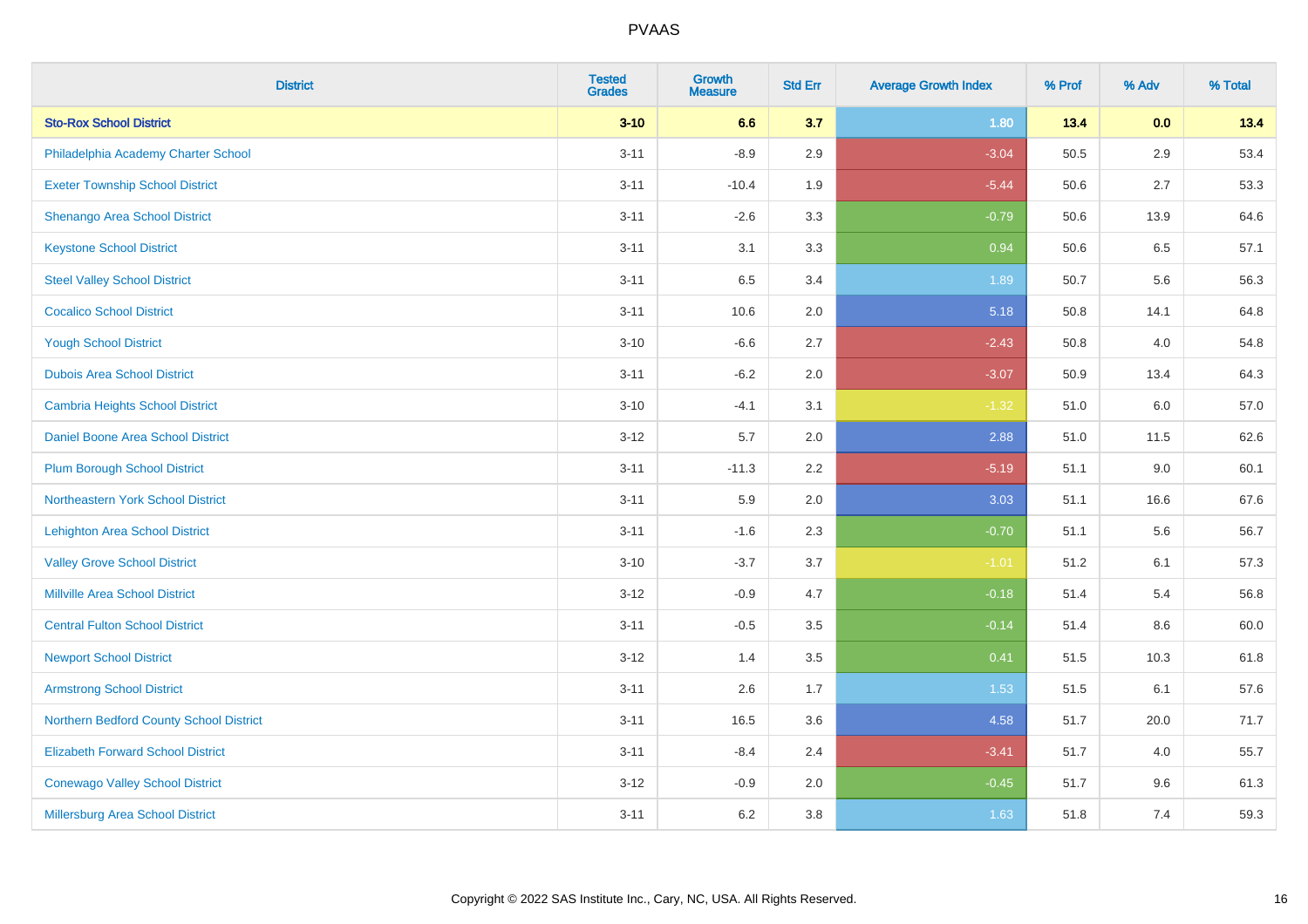| <b>District</b>                             | <b>Tested</b><br><b>Grades</b> | <b>Growth</b><br><b>Measure</b> | <b>Std Err</b> | <b>Average Growth Index</b> | % Prof | % Adv | % Total |
|---------------------------------------------|--------------------------------|---------------------------------|----------------|-----------------------------|--------|-------|---------|
| <b>Sto-Rox School District</b>              | $3 - 10$                       | 6.6                             | 3.7            | 1.80                        | 13.4   | 0.0   | 13.4    |
| <b>Penn Manor School District</b>           | $3 - 11$                       | $-0.4$                          | 1.6            | $-0.25$                     | 51.9   | 12.6  | 64.5    |
| <b>Brentwood Borough School District</b>    | $3 - 11$                       | $-5.3$                          | 3.0            | $-1.72$                     | 52.0   | 6.1   | 58.2    |
| <b>North Pocono School District</b>         | $3 - 11$                       | $-2.3$                          | 3.4            | $-0.68$                     | 52.0   | 16.4  | 68.5    |
| <b>Conrad Weiser Area School District</b>   | $3 - 11$                       | 3.6                             | 2.2            | 1.63                        | 52.1   | 2.1   | 54.2    |
| <b>Reynolds School District</b>             | $3 - 10$                       | 0.5                             | 3.4            | 0.16                        | 52.1   | 7.0   | 59.2    |
| Octorara Area School District               | $3 - 11$                       | 9.1                             | 2.4            | 3.82                        | 52.1   | 8.5   | 60.6    |
| <b>Gateway School District</b>              | $3 - 11$                       | $0.8\,$                         | 2.2            | 0.38                        | 52.1   | 13.8  | 65.9    |
| <b>Dover Area School District</b>           | $3 - 12$                       | 6.0                             | 2.1            | 2.94                        | 52.2   | 6.0   | 58.2    |
| <b>Sayre Area School District</b>           | $3 - 11$                       | 11.2                            | 3.5            | 3.20                        | 52.2   | 7.5   | 59.7    |
| <b>Hanover Public School District</b>       | $3 - 11$                       | 5.2                             | 2.8            | 1.83                        | 52.2   | 14.4  | 66.7    |
| <b>Wayne Highlands School District</b>      | $3 - 11$                       | 7.8                             | 2.4            | 3.23                        | 52.3   | 13.1  | 65.4    |
| Northampton Area School District            | $3 - 11$                       | 4.0                             | 1.6            | 2.51                        | 52.3   | 10.8  | 63.1    |
| <b>Kennett Consolidated School District</b> | $3 - 11$                       | 4.8                             | 1.8            | 2.61                        | 52.5   | 10.7  | 63.2    |
| <b>Wilson School District</b>               | $3 - 12$                       | $8.8\,$                         | 1.5            | 5.96                        | 52.6   | 14.6  | 67.2    |
| <b>Mount Pleasant Area School District</b>  | $3 - 11$                       | $-5.0$                          | 2.6            | $-1.93$                     | 52.6   | 0.0   | 52.6    |
| <b>Old Forge School District</b>            | $3 - 12$                       | $-5.9$                          | 3.4            | $-1.73$                     | 52.9   | 7.1   | 60.0    |
| <b>Line Mountain School District</b>        | $3 - 11$                       | 4.1                             | 3.2            | 1.27                        | 52.9   | 9.2   | 62.1    |
| <b>Haverford Township School District</b>   | $3 - 11$                       | $8.0\,$                         | 1.5            | 5.27                        | 53.0   | 25.5  | 78.6    |
| <b>Allegheny Valley School District</b>     | $3 - 11$                       | 8.5                             | 3.9            | 2.17                        | 53.1   | 12.2  | 65.3    |
| South Butler County School District         | $3 - 10$                       | 3.9                             | 2.5            | 1.54                        | 53.1   | 16.6  | 69.7    |
| Karns City Area School District             | $3 - 11$                       | $-6.0$                          | 2.9            | $-2.03$                     | 53.1   | 8.3   | 61.5    |
| <b>Shippensburg Area School District</b>    | $3 - 11$                       | 9.3                             | 1.9            | 4.84                        | 53.1   | 10.2  | 63.3    |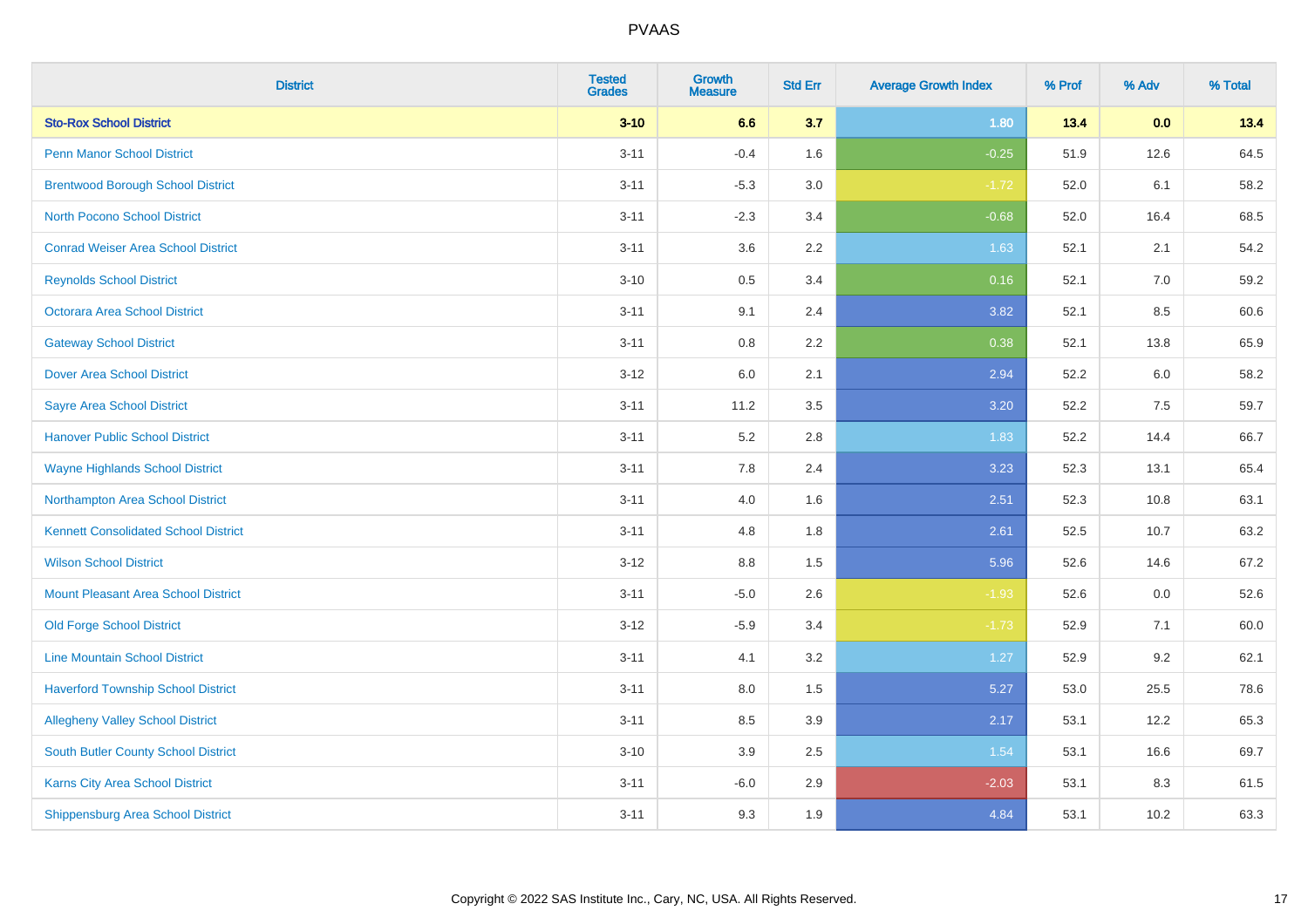| <b>District</b>                                | <b>Tested</b><br><b>Grades</b> | <b>Growth</b><br><b>Measure</b> | <b>Std Err</b> | <b>Average Growth Index</b> | % Prof | % Adv | % Total |
|------------------------------------------------|--------------------------------|---------------------------------|----------------|-----------------------------|--------|-------|---------|
| <b>Sto-Rox School District</b>                 | $3 - 10$                       | 6.6                             | 3.7            | 1.80                        | 13.4   | 0.0   | 13.4    |
| <b>Manheim Township School District</b>        | $3 - 12$                       | $-0.9$                          | 1.6            | $-0.58$                     | 53.2   | 15.5  | 68.7    |
| <b>Manheim Central School District</b>         | $3 - 11$                       | 2.1                             | 2.1            | 1.01                        | 53.2   | 11.6  | 64.8    |
| <b>Keystone Oaks School District</b>           | $3 - 11$                       | $5.5\,$                         | 2.6            | 2.07                        | 53.2   | 12.1  | 65.4    |
| <b>Central Dauphin School District</b>         | $3 - 11$                       | 4.4                             | 1.3            | 3.32                        | 53.3   | 7.4   | 60.7    |
| Northwestern Lehigh School District            | $3 - 11$                       | 2.2                             | 2.3            | 0.93                        | 53.3   | 9.7   | 63.0    |
| Allegheny-Clarion Valley School District       | $3 - 10$                       | 7.8                             | 4.7            | 1.65                        | 53.3   | 3.3   | 56.7    |
| <b>Northgate School District</b>               | $3 - 11$                       | 6.3                             | 3.6            | 1.73                        | 53.3   | 16.7  | 70.0    |
| <b>Greenville Area School District</b>         | $3 - 11$                       | 0.7                             | 2.9            | 0.26                        | 53.4   | 6.9   | 60.3    |
| <b>York Suburban School District</b>           | $3 - 11$                       | 10.1                            | 2.1            | 4.91                        | 53.5   | 27.8  | 81.3    |
| <b>Hempfield Area School District</b>          | $3 - 12$                       | 4.6                             | 1.6            | 2.86                        | 53.5   | 20.1  | 73.6    |
| <b>South Park School District</b>              | $3 - 11$                       | $-11.3$                         | 2.7            | $-4.23$                     | 53.5   | 13.7  | 67.3    |
| <b>Fleetwood Area School District</b>          | $3 - 10$                       | 12.2                            | 2.2            | 5.68                        | 53.5   | 11.6  | 65.2    |
| <b>Camp Hill School District</b>               | $3 - 12$                       | 2.3                             | 3.0            | 0.78                        | 53.6   | 17.5  | 71.1    |
| <b>Valley View School District</b>             | $3 - 11$                       | 18.1                            | 2.4            | 7.42                        | 53.7   | 14.7  | 68.4    |
| <b>Central Columbia School District</b>        | $3 - 12$                       | $-4.8$                          | 2.6            | $-1.86$                     | 53.7   | 14.8  | 68.5    |
| <b>Perkiomen Valley School District</b>        | $3 - 11$                       | $-3.5$                          | 1.6            | $-2.18$                     | 53.8   | 13.4  | 67.2    |
| <b>Palisades School District</b>               | $3 - 11$                       | $-8.7$                          | 2.8            | $-3.06$                     | 53.8   | 6.7   | 60.5    |
| <b>Conemaugh Township Area School District</b> | $3 - 12$                       | $-3.7$                          | 3.4            | $-1.09$                     | 53.8   | 17.6  | 71.4    |
| <b>Wyoming Area School District</b>            | $3 - 10$                       | $-1.3$                          | 2.6            | $-0.50$                     | 53.8   | 10.8  | 64.6    |
| <b>West York Area School District</b>          | $3 - 12$                       | 3.2                             | 2.3            | 1.38                        | 53.8   | 4.4   | 58.2    |
| <b>Girard School District</b>                  | $3 - 11$                       | $-0.6$                          | 2.7            | $-0.22$                     | 53.9   | 15.6  | 69.6    |
| <b>Hampton Township School District</b>        | $3 - 11$                       | 5.1                             | 2.2            | 2.35                        | 54.0   | 28.2  | 82.2    |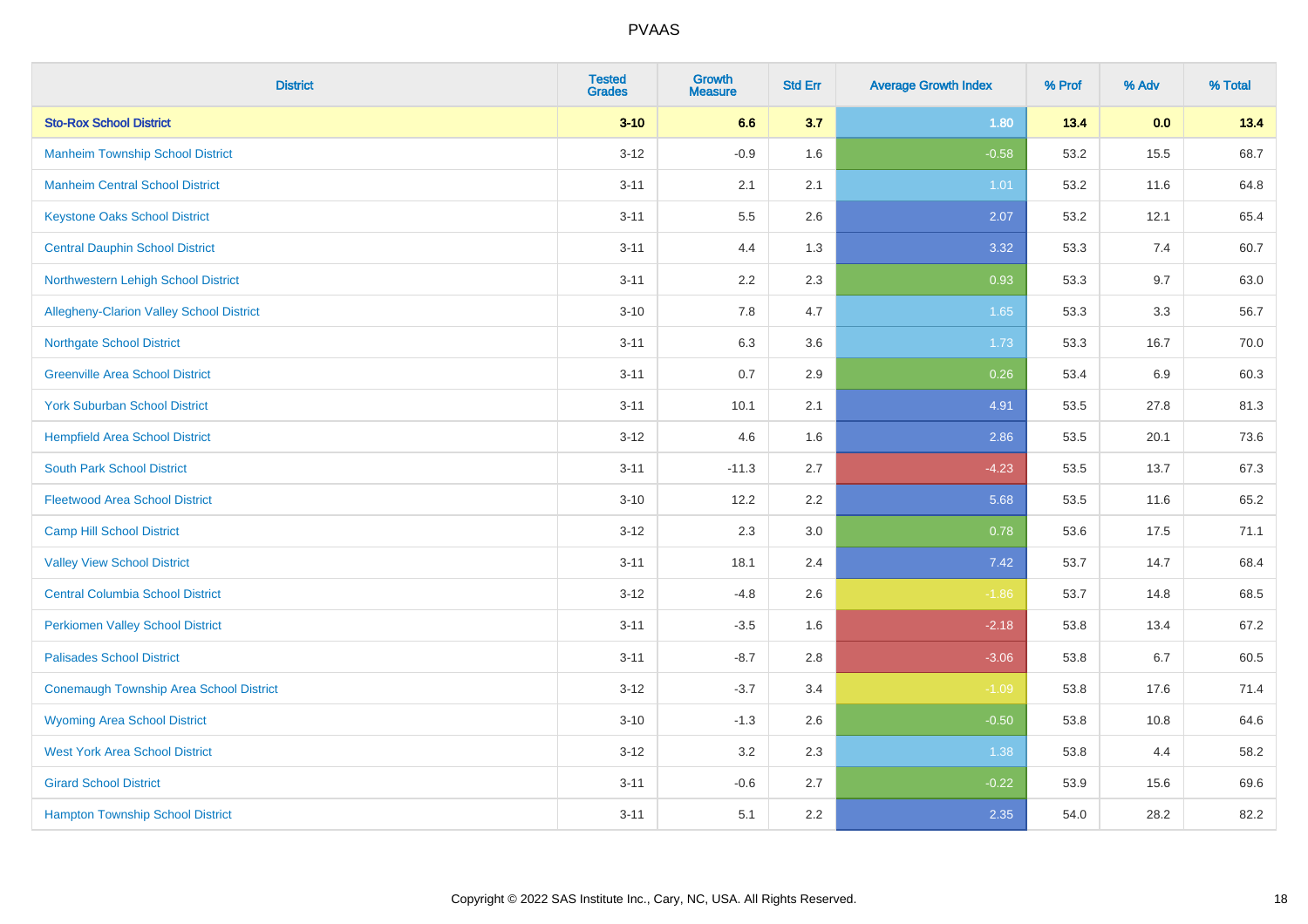| <b>District</b>                             | <b>Tested</b><br><b>Grades</b> | <b>Growth</b><br><b>Measure</b> | <b>Std Err</b> | <b>Average Growth Index</b> | % Prof | % Adv   | % Total |
|---------------------------------------------|--------------------------------|---------------------------------|----------------|-----------------------------|--------|---------|---------|
| <b>Sto-Rox School District</b>              | $3 - 10$                       | 6.6                             | 3.7            | 1.80                        | 13.4   | 0.0     | 13.4    |
| Northern Tioga School District              | $3 - 12$                       | $-7.5$                          | 2.8            | $-2.64$                     | 54.0   | $1.2$   | 55.2    |
| <b>Carlisle Area School District</b>        | $3 - 11$                       | $-5.3$                          | 1.9            | $-2.81$                     | 54.0   | 6.3     | 60.3    |
| Johnsonburg Area School District            | $3 - 11$                       | $-14.1$                         | 3.9            | $-3.62$                     | 54.0   | 4.6     | 58.6    |
| <b>Ellwood City Area School District</b>    | $3 - 11$                       | $-4.2$                          | 3.2            | $-1.29$                     | 54.1   | 14.1    | 68.2    |
| <b>Central Greene School District</b>       | $3 - 11$                       | $-1.6$                          | 2.8            | $-0.55$                     | 54.2   | 2.8     | 57.0    |
| <b>West Shore School District</b>           | $3 - 12$                       | 5.0                             | 1.4            | 3.59                        | 54.2   | 9.4     | 63.6    |
| <b>Loyalsock Township School District</b>   | $3 - 12$                       | 4.2                             | 2.8            | 1.47                        | 54.3   | 2.1     | 56.4    |
| <b>Albert Gallatin Area School District</b> | $3 - 11$                       | $-0.8$                          | 2.4            | $-0.32$                     | 54.5   | 10.0    | 64.6    |
| <b>Wyalusing Area School District</b>       | $3 - 12$                       | 8.8                             | 3.3            | 2.68                        | 54.6   | 11.7    | 66.2    |
| <b>Jenkintown School District</b>           | $3 - 11$                       | 12.5                            | 4.4            | 2.84                        | 54.6   | 29.6    | 84.1    |
| <b>Ephrata Area School District</b>         | $3 - 11$                       | 5.6                             | 1.8            | 3.12                        | 54.7   | 9.5     | 64.2    |
| <b>Chartiers Valley School District</b>     | $3 - 11$                       | $-1.7$                          | 2.0            | $-0.81$                     | 54.7   | 8.4     | 63.1    |
| <b>Derry Township School District</b>       | $3 - 10$                       | 12.8                            | 2.0            | 6.39                        | 54.8   | 25.8    | 80.6    |
| <b>Rose Tree Media School District</b>      | $3 - 10$                       | $-25.6$                         | 2.4            | $-10.76$                    | 54.8   | 6.4     | 61.2    |
| <b>South Eastern School District</b>        | $3 - 11$                       | 0.9                             | 2.4            | 0.39                        | 54.8   | $6.6\,$ | 61.4    |
| <b>Dallas School District</b>               | $3 - 11$                       | $-2.5$                          | 2.2            | $-1.12$                     | 54.9   | 7.6     | 62.4    |
| Southern Columbia Area School District      | $3 - 11$                       | $-14.6$                         | 3.0            | $-4.92$                     | 55.0   | 4.0     | 59.0    |
| <b>Punxsutawney Area School District</b>    | $3 - 11$                       | 4.2                             | 2.9            | 1.45                        | 55.0   | 5.5     | 60.6    |
| <b>Bellwood-Antis School District</b>       | $3 - 10$                       | $-1.2$                          | 3.2            | $-0.39$                     | 55.1   | 10.1    | 65.2    |
| <b>Southern York County School District</b> | $3 - 11$                       | 14.2                            | 2.1            | 6.91                        | 55.1   | 18.1    | 73.1    |
| Lampeter-Strasburg School District          | $3 - 12$                       | $-8.6$                          | 2.0            | $-4.33$                     | 55.1   | 9.8     | 64.8    |
| <b>Schuylkill Valley School District</b>    | $3 - 11$                       | 1.4                             | 2.5            | 0.56                        | 55.1   | 10.2    | 65.3    |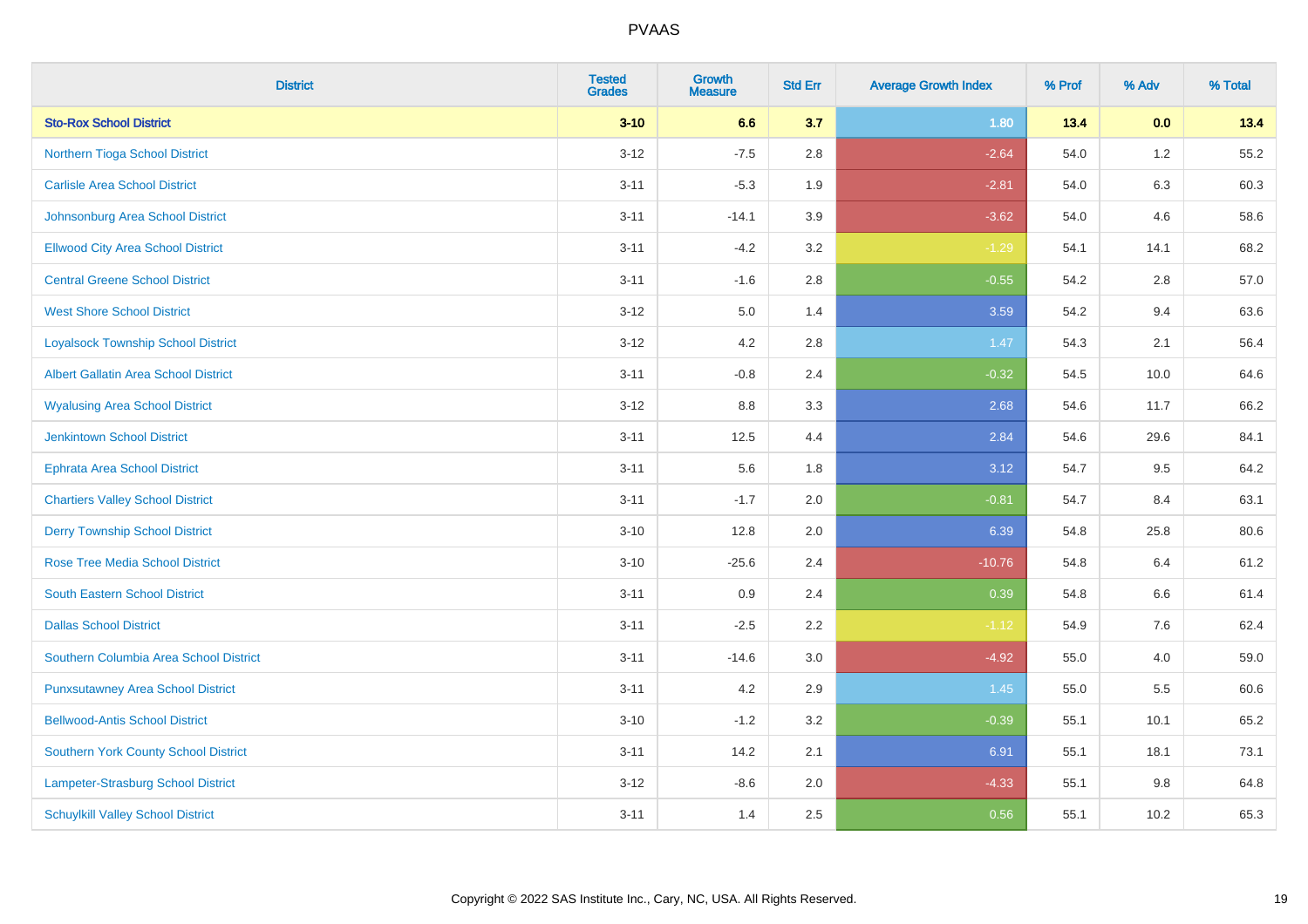| <b>District</b>                             | <b>Tested</b><br><b>Grades</b> | <b>Growth</b><br><b>Measure</b> | <b>Std Err</b> | <b>Average Growth Index</b> | % Prof | % Adv | % Total |
|---------------------------------------------|--------------------------------|---------------------------------|----------------|-----------------------------|--------|-------|---------|
| <b>Sto-Rox School District</b>              | $3 - 10$                       | 6.6                             | 3.7            | 1.80                        | 13.4   | 0.0   | 13.4    |
| Wilmington Area School District             | $3 - 11$                       | 7.5                             | 3.0            | 2.48                        | 55.1   | 5.1   | 60.2    |
| <b>Spring Grove Area School District</b>    | $3 - 11$                       | 5.6                             | 2.1            | 2.68                        | 55.1   | 15.0  | 70.1    |
| <b>Quaker Valley School District</b>        | $3 - 11$                       | $-2.8$                          | 2.6            | $-1.08$                     | 55.2   | 13.2  | 68.4    |
| <b>Fort Cherry School District</b>          | $3 - 10$                       | $-5.9$                          | 3.8            | $-1.56$                     | 55.2   | 5.2   | 60.3    |
| <b>York Academy Regional Charter School</b> | $3 - 11$                       | 9.0                             | 5.0            | 1.79                        | 55.2   | 0.0   | 55.2    |
| <b>Littlestown Area School District</b>     | $3 - 11$                       | 11.4                            | 2.5            | 4.62                        | 55.2   | 10.4  | 65.6    |
| <b>Boyertown Area School District</b>       | $3 - 11$                       | $-4.7$                          | 1.5            | $-3.17$                     | 55.2   | 11.3  | 66.5    |
| <b>Brookville Area School District</b>      | $3 - 11$                       | 6.9                             | 3.0            | 2.30                        | 55.2   | 15.6  | 70.8    |
| <b>Sharpsville Area School District</b>     | $3 - 11$                       | $-1.4$                          | 3.5            | $-0.40$                     | 55.2   | 13.4  | 68.7    |
| <b>Delaware Valley School District</b>      | $3 - 11$                       | 12.6                            | 1.8            | 6.93                        | 55.2   | 16.2  | 71.4    |
| <b>Upper Adams School District</b>          | $3 - 11$                       | 1.3                             | 2.9            | 0.47                        | 55.2   | 8.6   | 63.8    |
| Lake-Lehman School District                 | $3 - 11$                       | 10.8                            | 2.7            | 3.93                        | 55.3   | 7.9   | 63.2    |
| <b>Kutztown Area School District</b>        | $3 - 12$                       | $-0.2$                          | 3.2            | $-0.05$                     | 55.4   | 13.3  | 68.7    |
| <b>Windber Area School District</b>         | $3 - 11$                       | $-7.2$                          | 3.2            | $-2.24$                     | 55.4   | 7.2   | 62.6    |
| Pennsylvania Leadership Charter School      | $3 - 11$                       | 4.6                             | 2.2            | 2.13                        | 55.4   | 11.2  | 66.7    |
| <b>Greater Latrobe School District</b>      | $3 - 11$                       | 0.6                             | 1.9            | 0.31                        | 55.5   | 14.1  | 69.5    |
| <b>Central York School District</b>         | $3 - 12$                       | 12.3                            | 1.7            | 7.20                        | 55.5   | 11.5  | 67.0    |
| <b>Millcreek Township School District</b>   | $3 - 11$                       | 3.1                             | $1.5\,$        | 2.06                        | 55.6   | 14.2  | 69.7    |
| <b>Belle Vernon Area School District</b>    | $3 - 11$                       | 6.5                             | 2.6            | 2.44                        | 55.6   | 11.1  | 66.7    |
| <b>Lower Merion School District</b>         | $3 - 11$                       | 19.0                            | 1.3            | 14.93                       | 55.6   | 29.9  | 85.5    |
| West Jefferson Hills School District        | $3 - 11$                       | 1.8                             | 2.1            | 0.88                        | 55.7   | 20.8  | 76.4    |
| <b>Wyomissing Area School District</b>      | $3 - 12$                       | 0.8                             | 2.6            | 0.33                        | 55.7   | 17.6  | 73.3    |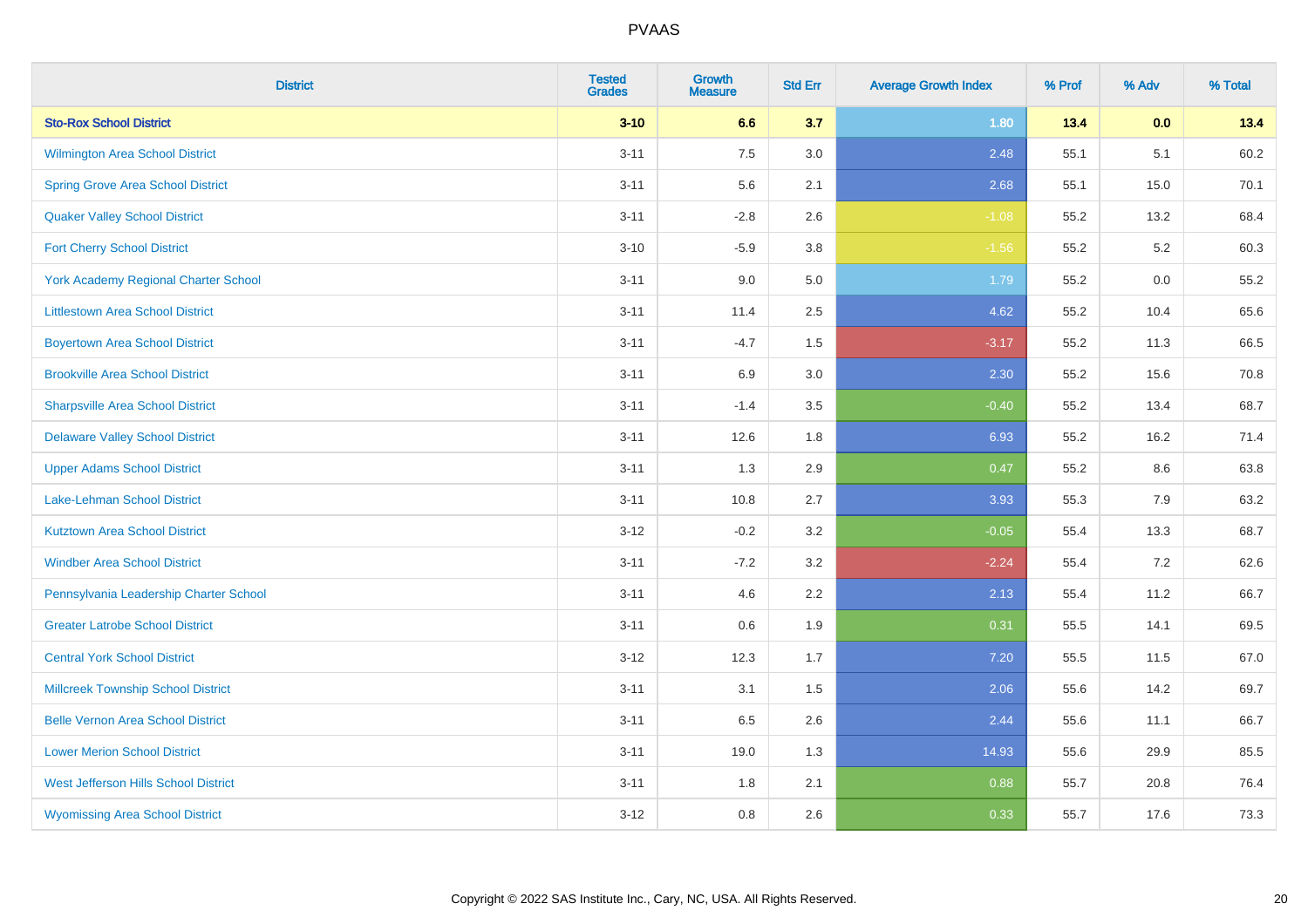| <b>District</b>                              | <b>Tested</b><br><b>Grades</b> | <b>Growth</b><br><b>Measure</b> | <b>Std Err</b> | <b>Average Growth Index</b> | % Prof | % Adv   | % Total |
|----------------------------------------------|--------------------------------|---------------------------------|----------------|-----------------------------|--------|---------|---------|
| <b>Sto-Rox School District</b>               | $3 - 10$                       | 6.6                             | 3.7            | 1.80                        | 13.4   | 0.0     | 13.4    |
| <b>Charleroi School District</b>             | $3 - 11$                       | $-2.6$                          | 3.0            | $-0.86$                     | 55.7   | 7.4     | 63.1    |
| <b>Coudersport Area School District</b>      | $3 - 11$                       | 7.7                             | 3.7            | 2.06                        | 55.7   | 8.2     | 63.9    |
| <b>East Penn School District</b>             | $3 - 11$                       | 4.1                             | 1.3            | 3.27                        | 55.8   | 11.5    | 67.3    |
| <b>North Penn School District</b>            | $3 - 11$                       | 9.1                             | 1.1            | 8.36                        | 55.8   | 17.0    | 72.8    |
| <b>Blackhawk School District</b>             | $3 - 11$                       | 4.7                             | 2.3            | 2.01                        | 55.8   | 8.8     | 64.6    |
| <b>Bloomsburg Area School District</b>       | $3 - 10$                       | 0.7                             | 3.0            | 0.23                        | 55.9   | 11.8    | 67.6    |
| <b>Dallastown Area School District</b>       | $3 - 11$                       | 13.5                            | 1.5            | 8.84                        | 56.0   | 17.9    | 73.8    |
| <b>Mercer Area School District</b>           | $3 - 11$                       | $-0.2$                          | 3.3            | $-0.06$                     | 56.0   | 8.0     | 64.0    |
| <b>Abington School District</b>              | $3 - 10$                       | $-11.5$                         | 1.9            | $-6.00$                     | 56.2   | 11.6    | 67.8    |
| <b>Slippery Rock Area School District</b>    | $3 - 11$                       | $-6.3$                          | 2.5            | $-2.51$                     | 56.2   | 9.5     | 65.7    |
| <b>Otto-Eldred School District</b>           | $3 - 11$                       | $-0.7$                          | 4.2            | $-0.15$                     | 56.2   | 6.2     | 62.5    |
| <b>Central Cambria School District</b>       | $3 - 11$                       | $3.0\,$                         | 2.5            | 1.17                        | 56.2   | 9.7     | 66.0    |
| <b>Avon Grove School District</b>            | $3 - 10$                       | 10.0                            | 1.6            | 6.26                        | 56.3   | 18.6    | 74.9    |
| <b>Eastern York School District</b>          | $3 - 11$                       | 9.6                             | 2.6            | 3.71                        | 56.3   | 12.6    | 68.9    |
| Palmyra Area School District                 | $3 - 11$                       | 5.6                             | 1.9            | 2.96                        | 56.4   | 15.6    | 72.0    |
| <b>Bermudian Springs School District</b>     | $3 - 11$                       | $-5.5$                          | 2.9            | $-1.94$                     | 56.4   | $6.8\,$ | 63.2    |
| Pennsylvania Virtual Charter School          | $3 - 11$                       | 11.8                            | 3.5            | 3.37                        | 56.5   | 11.1    | 67.6    |
| <b>Quakertown Community School District</b>  | $3 - 12$                       | $-4.4$                          | 1.6            | $-2.70$                     | 56.5   | 10.0    | 66.6    |
| <b>Western Beaver County School District</b> | $3 - 11$                       | $-7.8$                          | 4.2            | $-1.87$                     | 56.5   | 6.5     | 63.0    |
| Fox Chapel Area School District              | $3 - 11$                       | 9.8                             | 1.8            | 5.36                        | 56.6   | 28.6    | 85.2    |
| <b>Carbondale Area School District</b>       | $3 - 10$                       | 7.4                             | 3.3            | 2.25                        | 56.6   | 2.6     | 59.2    |
| <b>West Perry School District</b>            | $3 - 11$                       | 12.5                            | 2.5            | 4.99                        | 56.6   | 8.4     | 65.0    |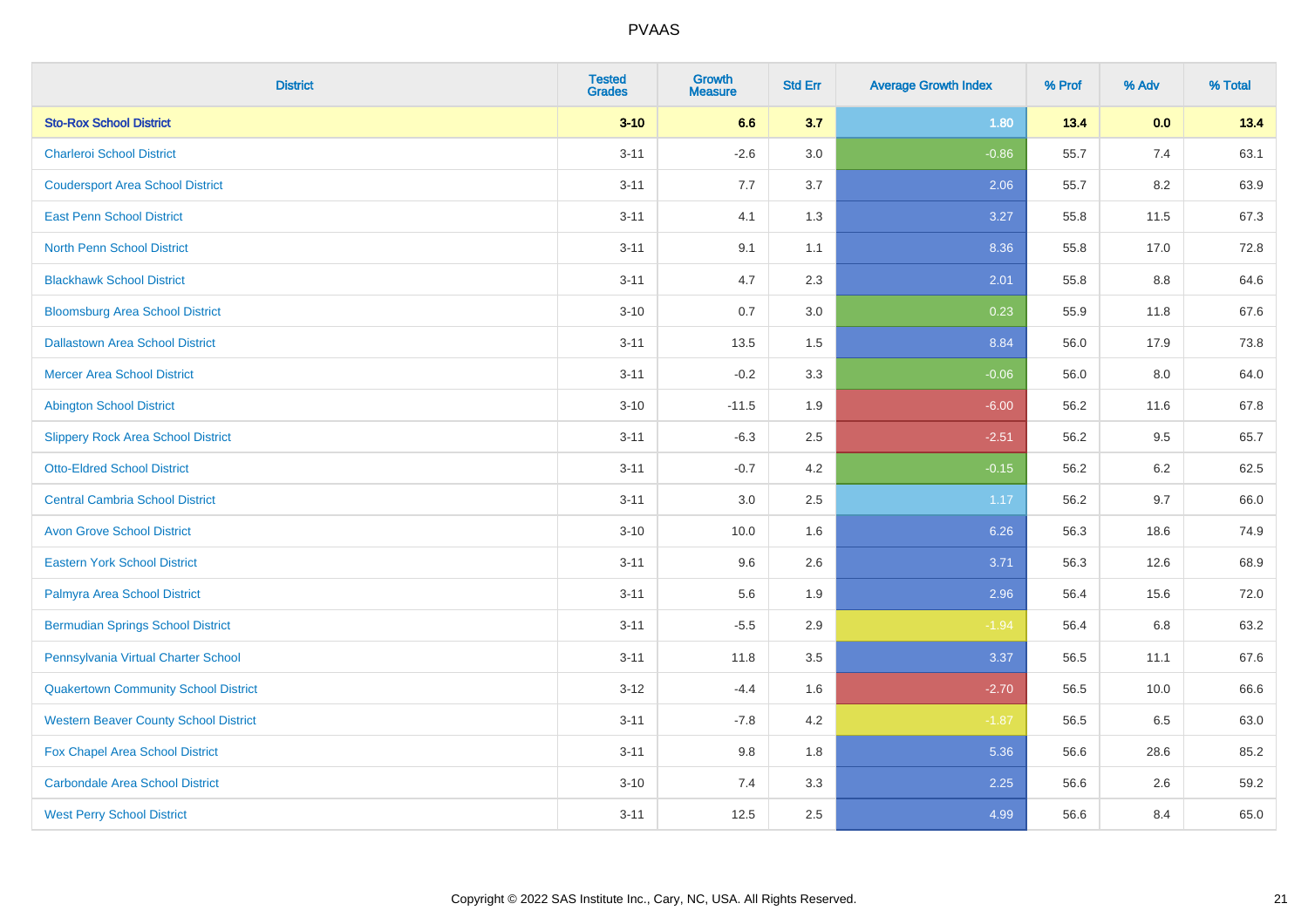| <b>District</b>                               | <b>Tested</b><br><b>Grades</b> | <b>Growth</b><br><b>Measure</b> | <b>Std Err</b> | <b>Average Growth Index</b> | % Prof | % Adv   | % Total |
|-----------------------------------------------|--------------------------------|---------------------------------|----------------|-----------------------------|--------|---------|---------|
| <b>Sto-Rox School District</b>                | $3 - 10$                       | 6.6                             | 3.7            | 1.80                        | 13.4   | 0.0     | 13.4    |
| 21st Century Cyber Charter School             | $6 - 12$                       | 5.7                             | 2.3            | 2.50                        | 56.7   | $8.3\,$ | 65.0    |
| <b>Southmoreland School District</b>          | $3 - 11$                       | $-8.3$                          | 3.6            | $-2.32$                     | 56.8   | 7.2     | 64.0    |
| Selinsgrove Area School District              | $3 - 12$                       | 8.3                             | 2.3            | 3.54                        | 56.8   | 10.0    | 66.8    |
| <b>Clarion-Limestone Area School District</b> | $3 - 12$                       | $-2.5$                          | 4.1            | $-0.60$                     | 56.8   | 6.8     | 63.6    |
| <b>Central Valley School District</b>         | $3 - 10$                       | 4.8                             | 2.4            | 1.98                        | 56.9   | 9.0     | 65.9    |
| Owen J Roberts School District                | $3 - 11$                       | $-12.3$                         | 1.6            | $-7.61$                     | 57.0   | 11.9    | 69.0    |
| <b>Lewisburg Area School District</b>         | $3 - 11$                       | $-2.7$                          | 2.6            | $-1.03$                     | 57.0   | 18.5    | 75.6    |
| Saint Marys Area School District              | $3 - 11$                       | 7.8                             | 2.6            | 3.04                        | 57.0   | 8.2     | 65.2    |
| <b>Hollidaysburg Area School District</b>     | $3 - 11$                       | 6.0                             | 2.1            | 2.88                        | 57.1   | 12.3    | 69.4    |
| Mechanicsburg Area School District            | $3 - 11$                       | 5.9                             | 1.8            | 3.29                        | 57.2   | 13.7    | 70.9    |
| <b>Seneca Valley School District</b>          | $3 - 11$                       | $-1.4$                          | 1.4            | $-0.99$                     | 57.2   | 11.4    | 68.6    |
| <b>Fairview School District</b>               | $3 - 11$                       | 3.4                             | 2.6            | 1.32                        | 57.2   | 17.6    | 74.8    |
| <b>Pleasant Valley School District</b>        | $3 - 11$                       | 3.1                             | 2.0            | 1.57                        | 57.2   | 5.5     | 62.8    |
| <b>Danville Area School District</b>          | $3 - 11$                       | 0.4                             | 2.6            | 0.15                        | 57.4   | 18.4    | 75.7    |
| Northern York County School District          | $3 - 11$                       | 15.6                            | 2.0            | 7.98                        | 57.4   | 11.5    | 68.8    |
| <b>Kiski Area School District</b>             | $3 - 11$                       | $-3.7$                          | 2.0            | $-1.86$                     | 57.4   | 10.4    | 67.8    |
| <b>Crestwood School District</b>              | $3 - 11$                       | $-0.4$                          | 2.4            | $-0.17$                     | 57.4   | 17.0    | 74.4    |
| <b>Beaver Area School District</b>            | $3 - 10$                       | 4.7                             | 2.4            | 1.94                        | 57.4   | 16.8    | 74.2    |
| <b>Palmerton Area School District</b>         | $3 - 11$                       | $-1.2$                          | 3.0            | $-0.39$                     | 57.4   | 5.0     | 62.4    |
| <b>Hermitage School District</b>              | $3 - 12$                       | 3.8                             | 2.4            | 1.60                        | 57.5   | 9.3     | 66.8    |
| <b>Freeport Area School District</b>          | $3 - 10$                       | 9.7                             | 2.5            | 3.91                        | 57.5   | 17.8    | 75.3    |
| <b>Marple Newtown School District</b>         | $3 - 11$                       | 2.0                             | 2.4            | 0.81                        | 57.6   | 12.8    | 70.4    |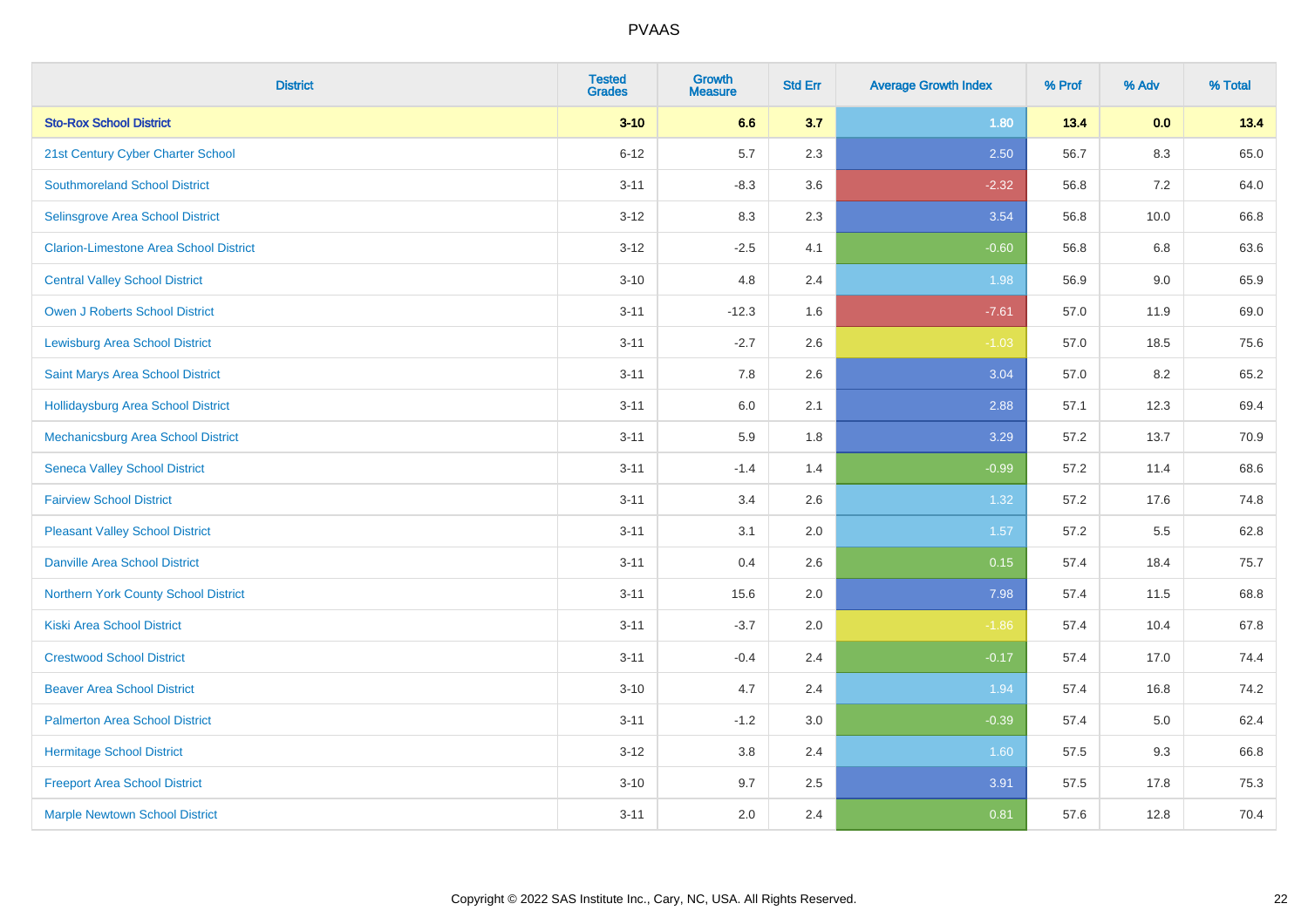| <b>District</b>                                | <b>Tested</b><br><b>Grades</b> | <b>Growth</b><br><b>Measure</b> | <b>Std Err</b> | <b>Average Growth Index</b> | % Prof | % Adv | % Total |
|------------------------------------------------|--------------------------------|---------------------------------|----------------|-----------------------------|--------|-------|---------|
| <b>Sto-Rox School District</b>                 | $3 - 10$                       | 6.6                             | 3.7            | 1.80                        | 13.4   | 0.0   | 13.4    |
| <b>Southeastern Greene School District</b>     | $3 - 10$                       | 3.3                             | 4.6            | 0.72                        | 57.6   | 6.1   | 63.6    |
| <b>Mcguffey School District</b>                | $3 - 11$                       | 2.1                             | 2.6            | 0.81                        | 57.7   | 3.1   | 60.8    |
| <b>Upper Perkiomen School District</b>         | $3 - 11$                       | 22.1                            | 2.1            | 10.74                       | 57.7   | 13.2  | 70.9    |
| <b>Mountain View School District</b>           | $3 - 11$                       | 20.9                            | 3.5            | 5.91                        | 57.8   | 20.3  | 78.1    |
| <b>Fairfield Area School District</b>          | $3 - 11$                       | $-5.6$                          | 3.4            | $-1.66$                     | 57.9   | 4.0   | 61.8    |
| <b>Riverview School District</b>               | $3 - 11$                       | $-4.6$                          | 3.8            | $-1.20$                     | 57.9   | 15.8  | 73.7    |
| <b>Upper Moreland Township School District</b> | $3 - 11$                       | $-5.0$                          | 2.2            | $-2.31$                     | 57.9   | 4.0   | 61.9    |
| <b>Mars Area School District</b>               | $3 - 10$                       | $5.7\,$                         | 2.1            | 2.75                        | 57.9   | 18.2  | 76.1    |
| <b>Midd-West School District</b>               | $3 - 11$                       | 10.3                            | 2.7            | 3.80                        | 58.0   | 13.4  | 71.4    |
| <b>State College Area School District</b>      | $3 - 11$                       | 20.5                            | 1.4            | 14.33                       | 58.0   | 25.9  | 84.0    |
| <b>Parkland School District</b>                | $3 - 11$                       | 5.3                             | 1.2            | 4.30                        | 58.0   | 22.3  | 80.4    |
| <b>Hempfield School District</b>               | $3 - 11$                       | 0.1                             | 1.4            | 0.08                        | 58.2   | 9.9   | 68.2    |
| <b>Abington Heights School District</b>        | $3 - 11$                       | 13.5                            | 2.2            | 6.27                        | 58.3   | 16.2  | 74.5    |
| <b>Wissahickon School District</b>             | $3 - 10$                       | 12.5                            | 1.8            | 6.85                        | 58.3   | 22.4  | 80.7    |
| <b>Commodore Perry School District</b>         | $3 - 11$                       | 3.2                             | 5.5            | 0.58                        | 58.3   | 0.0   | 58.3    |
| <b>Hopewell Area School District</b>           | $3 - 11$                       | 2.6                             | 2.7            | 0.97                        | 58.4   | 4.0   | 62.4    |
| <b>Norwin School District</b>                  | $3 - 11$                       | 18.0                            | 1.7            | 10.37                       | 58.5   | 27.0  | 85.4    |
| <b>Burrell School District</b>                 | $3 - 11$                       | 4.5                             | 3.1            | 1.48                        | 58.5   | 13.8  | 72.3    |
| <b>Baldwin-Whitehall School District</b>       | $3 - 11$                       | 1.8                             | 1.9            | 0.94                        | 58.6   | 8.6   | 67.1    |
| <b>Moon Area School District</b>               | $3 - 11$                       | 8.2                             | 1.9            | 4.25                        | 58.7   | 18.5  | 77.2    |
| <b>Neshaminy School District</b>               | $3 - 11$                       | 4.0                             | 1.3            | 3.02                        | 58.7   | 9.5   | 68.2    |
| <b>Canon-Mcmillan School District</b>          | $3 - 11$                       | $-0.8$                          | 1.6            | $-0.50$                     | 58.7   | 15.9  | 74.6    |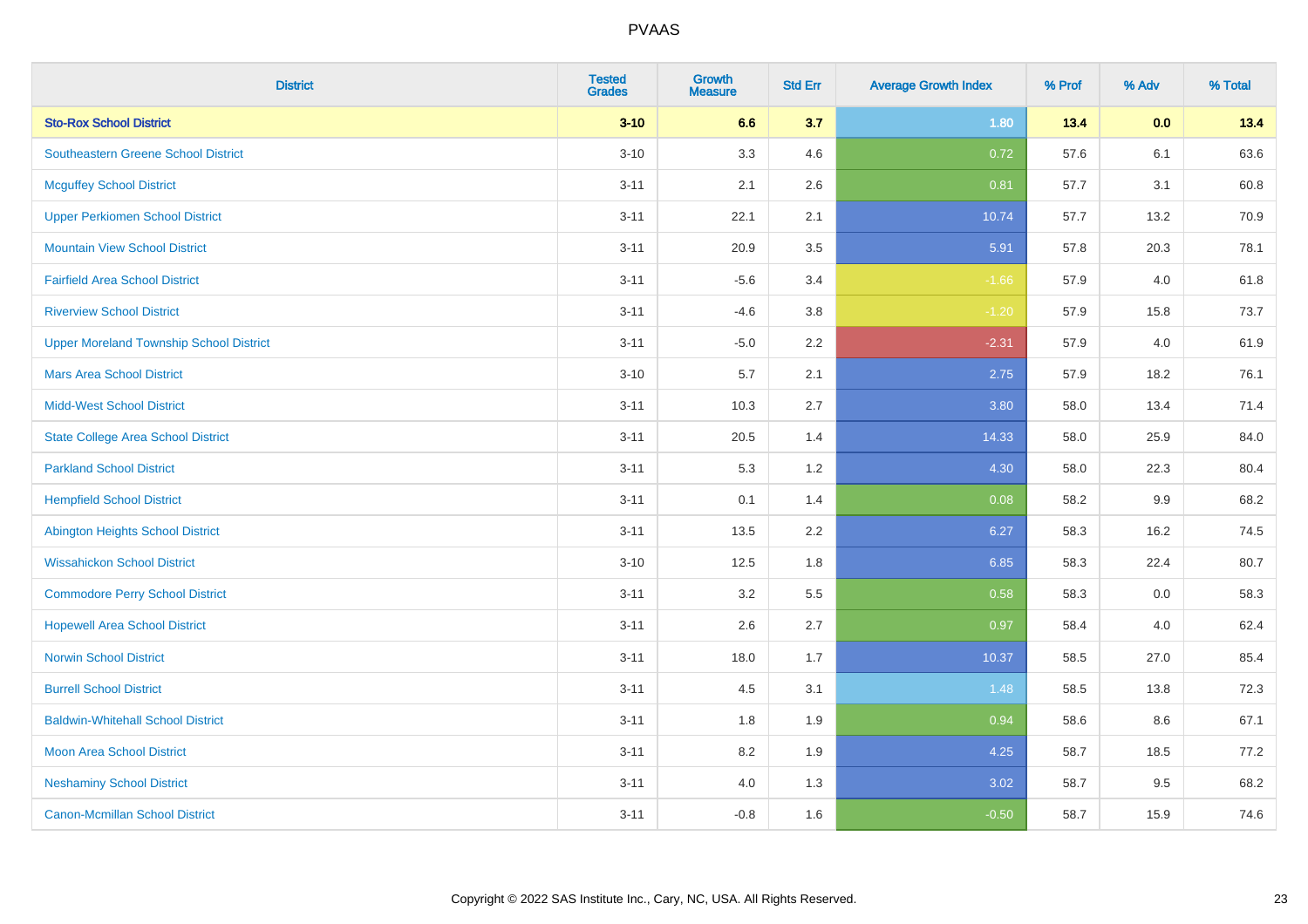| <b>District</b>                                    | <b>Tested</b><br><b>Grades</b> | <b>Growth</b><br><b>Measure</b> | <b>Std Err</b> | <b>Average Growth Index</b> | % Prof | % Adv   | % Total |
|----------------------------------------------------|--------------------------------|---------------------------------|----------------|-----------------------------|--------|---------|---------|
| <b>Sto-Rox School District</b>                     | $3 - 10$                       | 6.6                             | 3.7            | 1.80                        | 13.4   | 0.0     | 13.4    |
| <b>Avon Grove Charter School</b>                   | $3 - 11$                       | 9.0                             | 2.9            | 3.13                        | 58.8   | 16.7    | 75.5    |
| <b>North Hills School District</b>                 | $3 - 11$                       | $-1.8$                          | 1.8            | $-0.96$                     | 59.1   | 14.1    | 73.2    |
| <b>School Lane Charter School</b>                  | $3 - 11$                       | 12.4                            | 3.6            | 3.43                        | 59.1   | $9.8\,$ | 68.9    |
| <b>Ligonier Valley School District</b>             | $3 - 11$                       | 4.2                             | 3.1            | 1.34                        | 59.1   | 10.3    | 69.5    |
| <b>Nazareth Area School District</b>               | $3 - 11$                       | $-4.7$                          | 1.7            | $-2.82$                     | 59.2   | 9.9     | 69.0    |
| <b>Westinghouse Arts Academy Charter School</b>    | $9 - 10$                       | $-0.7$                          | 3.6            | $-0.19$                     | 59.2   | 8.4     | 67.6    |
| <b>Upper Merion Area School District</b>           | $3 - 11$                       | 15.3                            | 2.0            | 7.62                        | 59.3   | 19.3    | 78.6    |
| Capital Area School for the Arts Charter School    | $9 - 11$                       | 5.8                             | 4.1            | 1.39                        | 59.3   | 18.6    | 78.0    |
| North Allegheny School District                    | $3 - 11$                       | 17.4                            | 1.3            | 13.52                       | 59.5   | 28.1    | 87.6    |
| <b>Lincoln Park Performing Arts Charter School</b> | $7 - 11$                       | 3.6                             | 2.5            | 1.42                        | 59.6   | 14.7    | 74.3    |
| <b>Chartiers-Houston School District</b>           | $3 - 10$                       | $-8.6$                          | 3.5            | $-2.41$                     | 59.7   | 4.5     | 64.2    |
| <b>Avonworth School District</b>                   | $3 - 10$                       | $-12.6$                         | 3.1            | $-4.01$                     | 59.8   | 4.6     | 64.4    |
| <b>Peters Township School District</b>             | $3 - 11$                       | 5.0                             | 1.8            | 2.76                        | 59.8   | 26.1    | 85.9    |
| <b>Phoenixville Area School District</b>           | $3 - 11$                       | $-1.7$                          | 2.1            | $-0.83$                     | 59.9   | 10.6    | 70.5    |
| <b>Derry Area School District</b>                  | $3 - 11$                       | 13.2                            | 2.8            | 4.69                        | 60.0   | 12.5    | 72.5    |
| Downingtown Area School District                   | $3 - 11$                       | 12.1                            | 1.1            | 10.67                       | 60.0   | 23.5    | 83.6    |
| <b>Pennsbury School District</b>                   | $3 - 11$                       | 11.7                            | 1.5            | 7.90                        | 60.1   | 21.3    | 81.3    |
| <b>South Western School District</b>               | $3 - 12$                       | 3.9                             | 1.9            | 2.08                        | 60.2   | 8.1     | 68.3    |
| <b>Colonial School District</b>                    | $3 - 11$                       | 14.0                            | 1.7            | 8.21                        | 60.2   | 19.6    | 79.8    |
| <b>Conestoga Valley School District</b>            | $3 - 11$                       | 8.7                             | 1.8            | 4.69                        | 60.3   | 13.5    | 73.8    |
| <b>United School District</b>                      | $3 - 11$                       | 2.1                             | 3.4            | 0.63                        | 60.3   | 6.6     | 66.9    |
| <b>Lakeview School District</b>                    | $3 - 11$                       | $-0.9$                          | 3.7            | $-0.24$                     | 60.3   | 3.2     | 63.5    |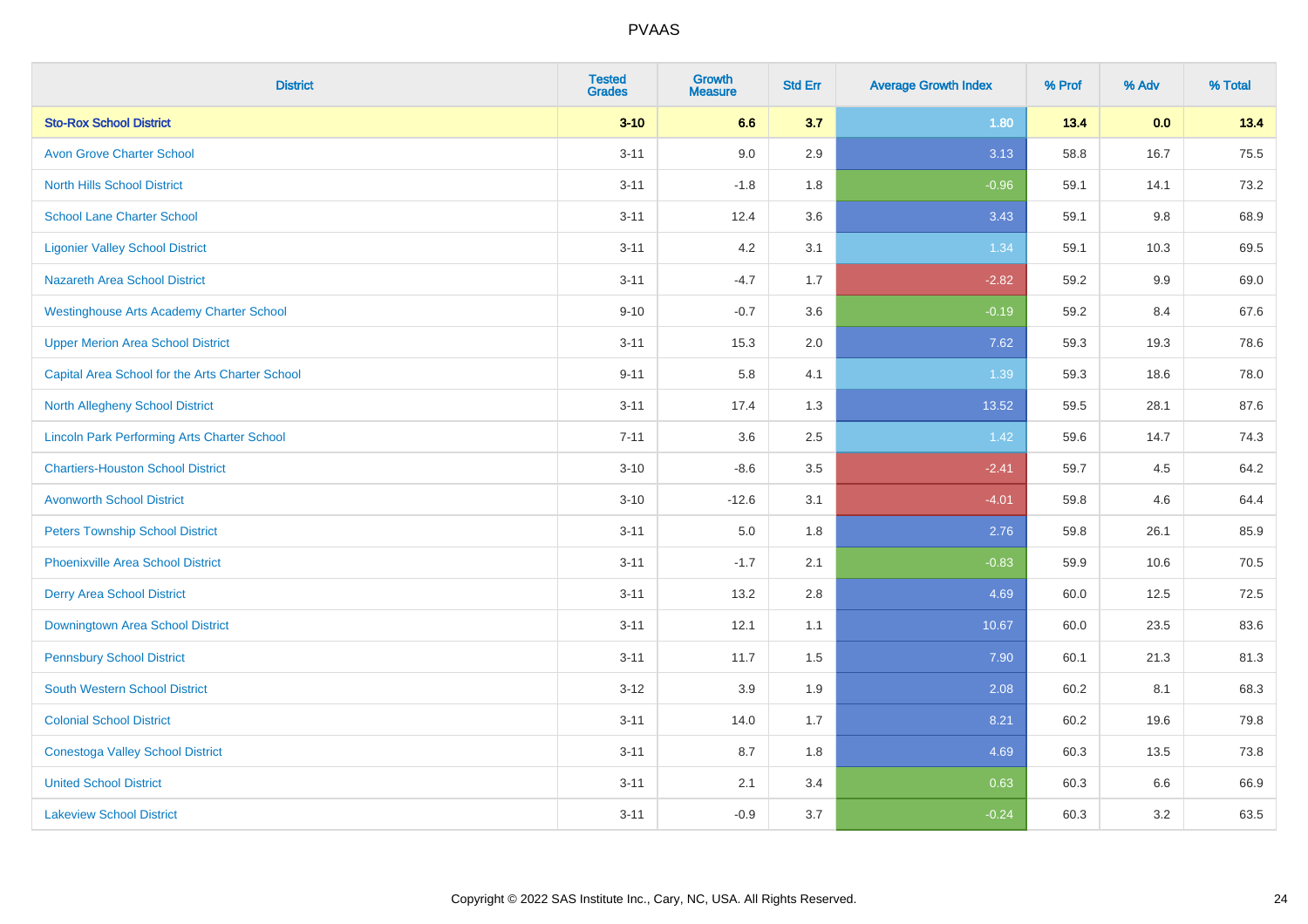| <b>District</b>                          | <b>Tested</b><br><b>Grades</b> | <b>Growth</b><br><b>Measure</b> | <b>Std Err</b> | <b>Average Growth Index</b> | % Prof | % Adv | % Total |
|------------------------------------------|--------------------------------|---------------------------------|----------------|-----------------------------|--------|-------|---------|
| <b>Sto-Rox School District</b>           | $3 - 10$                       | 6.6                             | 3.7            | 1.80                        | 13.4   | 0.0   | 13.4    |
| <b>Tyrone Area School District</b>       | $3 - 12$                       | 19.7                            | 2.5            | 7.87                        | 60.4   | 16.7  | 77.1    |
| <b>Everett Area School District</b>      | $3 - 11$                       | 5.0                             | 3.4            | 1.47                        | 60.5   | 1.3   | 61.8    |
| <b>Donegal School District</b>           | $3 - 12$                       | 3.1                             | 2.4            | 1.29                        | 60.6   | 9.1   | 69.7    |
| <b>Pine-Richland School District</b>     | $3 - 11$                       | 11.5                            | 1.8            | 6.31                        | 60.6   | 24.4  | 85.0    |
| <b>Cumberland Valley School District</b> | $3 - 12$                       | 18.5                            | 1.3            | 14.64                       | 60.7   | 23.4  | 84.1    |
| East Pennsboro Area School District      | $3 - 11$                       | $-4.2$                          | 2.5            | $-1.71$                     | 60.8   | 8.5   | 69.3    |
| <b>Upper Dublin School District</b>      | $3 - 12$                       | 15.4                            | 1.8            | 8.53                        | 60.8   | 24.8  | 85.6    |
| <b>Spring-Ford Area School District</b>  | $3 - 11$                       | 6.0                             | 1.3            | 4.46                        | 60.8   | 16.5  | 77.4    |
| <b>Springfield School District</b>       | $3 - 11$                       | 13.8                            | 1.7            | 7.99                        | 60.9   | 21.5  | 82.4    |
| New Brighton Area School District        | $3 - 11$                       | 4.6                             | 3.1            | 1.47                        | 60.9   | 5.8   | 66.7    |
| South Fayette Township School District   | $3 - 11$                       | 1.7                             | 2.0            | 0.88                        | 61.0   | 26.5  | 87.6    |
| <b>Montour School District</b>           | $3 - 11$                       | $-1.8$                          | 2.1            | $-0.88$                     | 61.4   | 15.1  | 76.5    |
| <b>Deer Lakes School District</b>        | $3 - 11$                       | 17.0                            | 2.7            | 6.32                        | 61.5   | 16.4  | 77.9    |
| <b>Penn Cambria School District</b>      | $3 - 11$                       | $-0.0$                          | 2.7            | $-0.01$                     | 61.5   | 7.7   | 69.2    |
| <b>Union Area School District</b>        | $3 - 11$                       | 1.9                             | 4.3            | 0.44                        | 61.5   | 0.0   | 61.5    |
| <b>Halifax Area School District</b>      | $3 - 11$                       | 4.7                             | 3.9            | 1.22                        | 61.5   | 9.6   | 71.2    |
| <b>Souderton Area School District</b>    | $3 - 11$                       | 12.4                            | 1.5            | 8.28                        | 61.7   | 15.2  | 76.9    |
| <b>Upper Saint Clair School District</b> | $3 - 11$                       | 18.5                            | 1.7            | 10.65                       | 61.8   | 30.1  | 91.9    |
| Mt Lebanon School District               | $3 - 11$                       | $-1.0$                          | 1.5            | $-0.70$                     | 61.9   | 24.0  | 85.9    |
| <b>Richland School District</b>          | $3 - 11$                       | 6.7                             | 2.9            | 2.33                        | 62.2   | 19.2  | 81.4    |
| <b>General Mclane School District</b>    | $3 - 11$                       | 3.1                             | 2.9            | 1.07                        | 62.3   | 4.9   | 67.2    |
| <b>Penn-Trafford School District</b>     | $3 - 11$                       | 13.4                            | 1.7            | 7.87                        | 62.3   | 21.9  | 84.2    |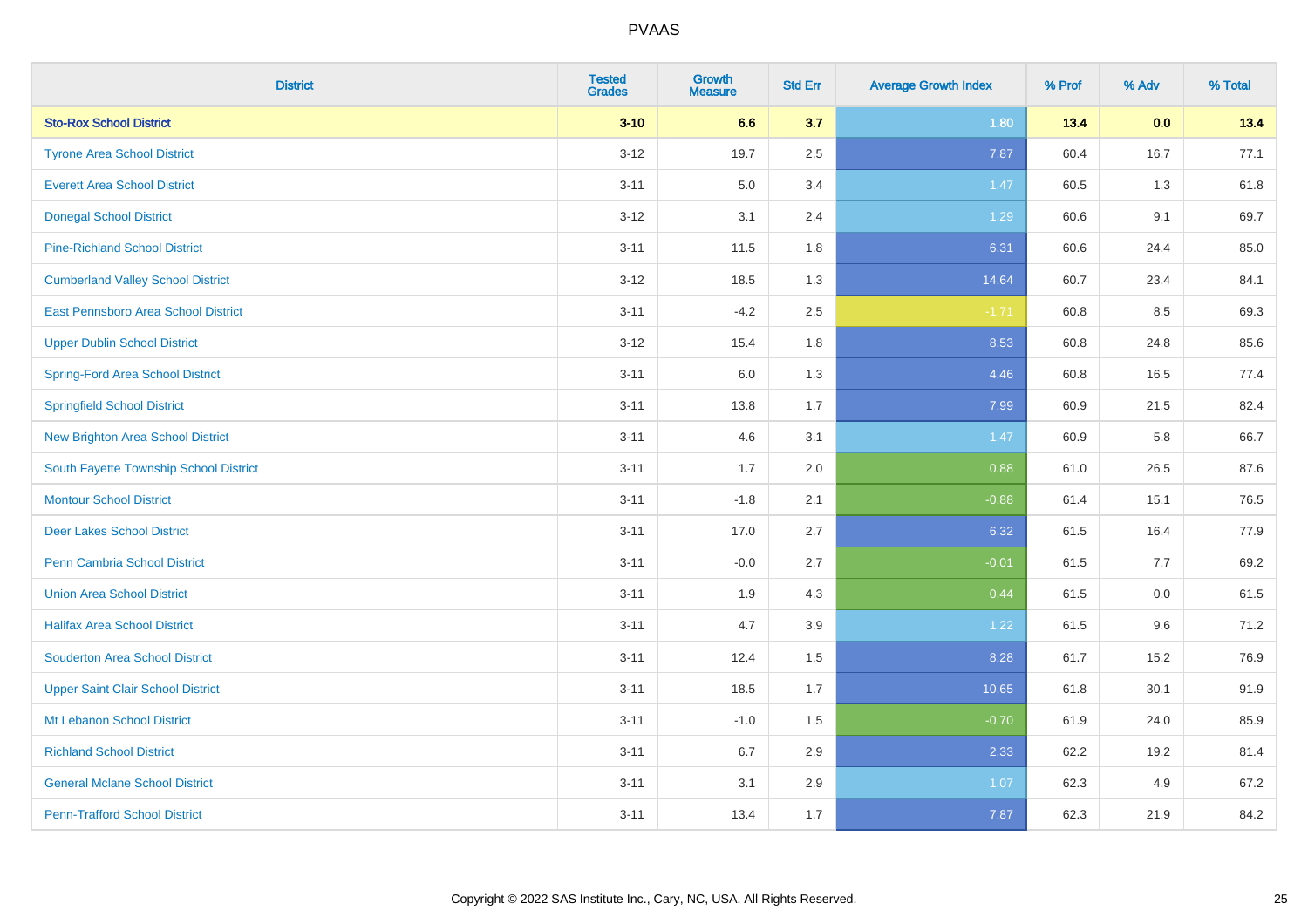| <b>District</b>                                | <b>Tested</b><br><b>Grades</b> | <b>Growth</b><br><b>Measure</b> | <b>Std Err</b> | <b>Average Growth Index</b> | % Prof | % Adv | % Total |
|------------------------------------------------|--------------------------------|---------------------------------|----------------|-----------------------------|--------|-------|---------|
| <b>Sto-Rox School District</b>                 | $3 - 10$                       | 6.6                             | 3.7            | 1.80                        | 13.4   | 0.0   | 13.4    |
| Lehigh Valley Charter High School For The Arts | $9 - 10$                       | 7.3                             | 2.6            | 2.82                        | 62.3   | 18.2  | 80.5    |
| <b>Neshannock Township School District</b>     | $3 - 10$                       | $-9.7$                          | 2.9            | $-3.34$                     | 62.4   | 5.6   | 67.9    |
| <b>Uniontown Area School District</b>          | $3 - 11$                       | 6.0                             | 3.2            | 1.87                        | 62.4   | 5.9   | 68.2    |
| <b>Greencastle-Antrim School District</b>      | $3 - 11$                       | $-3.0$                          | 2.2            | $-1.36$                     | 62.4   | 9.9   | 72.3    |
| <b>Methacton School District</b>               | $3 - 11$                       | 2.5                             | 1.7            | 1.43                        | 62.5   | 16.4  | 79.0    |
| <b>North East School District</b>              | $3 - 11$                       | $-9.3$                          | 3.1            | $-3.02$                     | 62.6   | 14.4  | 77.0    |
| <b>Springfield Township School District</b>    | $3 - 11$                       | $-18.9$                         | 3.2            | $-5.88$                     | 62.6   | 3.6   | 66.3    |
| <b>Lower Moreland Township School District</b> | $3 - 11$                       | 2.0                             | 2.2            | 0.95                        | 62.8   | 17.0  | 79.8    |
| <b>Council Rock School District</b>            | $3 - 11$                       | 8.9                             | 1.2            | 7.65                        | 62.8   | 16.6  | 79.4    |
| <b>Central Bucks School District</b>           | $3 - 11$                       | 1.6                             | 0.9            | 1.66                        | 63.0   | 16.8  | 79.8    |
| <b>West Allegheny School District</b>          | $3 - 12$                       | 4.0                             | 2.1            | 1.96                        | 63.1   | 15.7  | 78.8    |
| <b>Belmont Charter School</b>                  | $3 - 10$                       | 16.0                            | 6.5            | 2.45                        | 64.3   | 0.0   | 64.3    |
| <b>Wallingford-Swarthmore School District</b>  | $3 - 10$                       | 0.9                             | 2.4            | 0.38                        | 64.4   | 22.7  | 87.1    |
| <b>Jamestown Area School District</b>          | $3 - 11$                       | 13.5                            | 4.2            | 3.19                        | 64.4   | 13.3  | 77.8    |
| <b>Shanksville-Stonycreek School District</b>  | $3 - 10$                       | 7.0                             | 5.9            | 1.20                        | 64.7   | 17.6  | 82.4    |
| <b>Radnor Township School District</b>         | $3 - 12$                       | 1.0                             | 2.1            | 0.50                        | 65.0   | 23.2  | 88.2    |
| <b>Bethel Park School District</b>             | $3 - 11$                       | 5.6                             | 1.8            | 3.18                        | 65.3   | 18.6  | 83.9    |
| <b>Southern Lehigh School District</b>         | $3 - 11$                       | $-0.4$                          | 2.3            | $-0.17$                     | 66.1   | 11.9  | 78.0    |
| <b>Sullivan County School District</b>         | $3 - 10$                       | $-4.0$                          | 4.4            | $-0.90$                     | 66.7   | 2.6   | 69.2    |
| <b>Franklin Regional School District</b>       | $3 - 11$                       | 2.0                             | 1.9            | 1.02                        | 66.7   | 15.5  | 82.1    |
| <b>West Chester Area School District</b>       | $3 - 11$                       | 12.6                            | 1.2            | 10.38                       | 66.8   | 20.2  | 87.0    |
| <b>Garnet Valley School District</b>           | $3 - 10$                       | 10.9                            | 1.7            | 6.53                        | 67.1   | 19.0  | 86.1    |